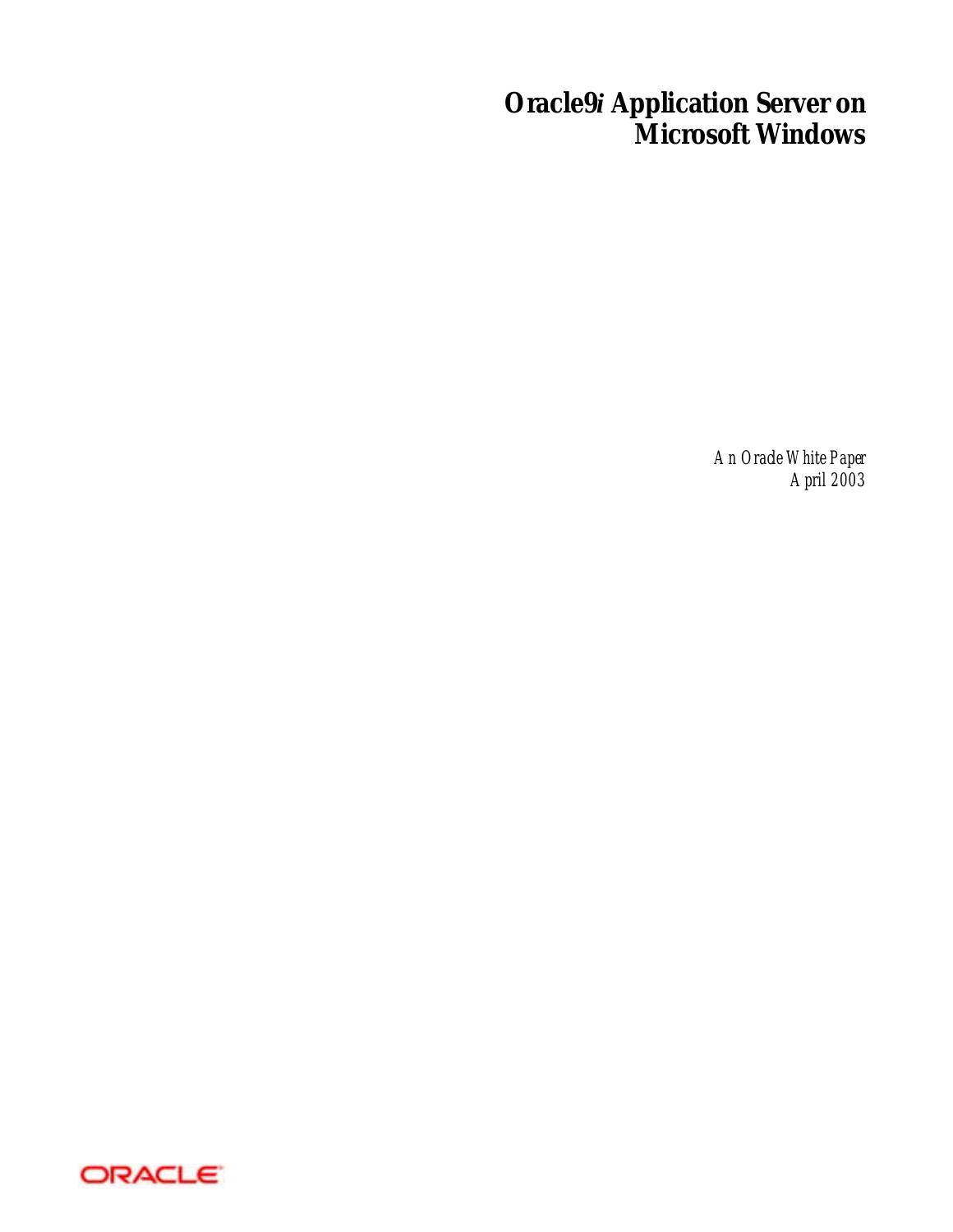# Oracle9i Application Server on Microsoft Windows

| Java Client Calls ASP.NET with Access to Public Microsoft UDDI Registry 10 |  |
|----------------------------------------------------------------------------|--|
|                                                                            |  |
|                                                                            |  |
|                                                                            |  |
|                                                                            |  |
|                                                                            |  |
|                                                                            |  |
|                                                                            |  |
|                                                                            |  |
|                                                                            |  |
|                                                                            |  |
|                                                                            |  |
|                                                                            |  |
|                                                                            |  |
|                                                                            |  |
|                                                                            |  |
|                                                                            |  |
|                                                                            |  |
|                                                                            |  |
|                                                                            |  |
|                                                                            |  |
|                                                                            |  |
|                                                                            |  |
|                                                                            |  |
|                                                                            |  |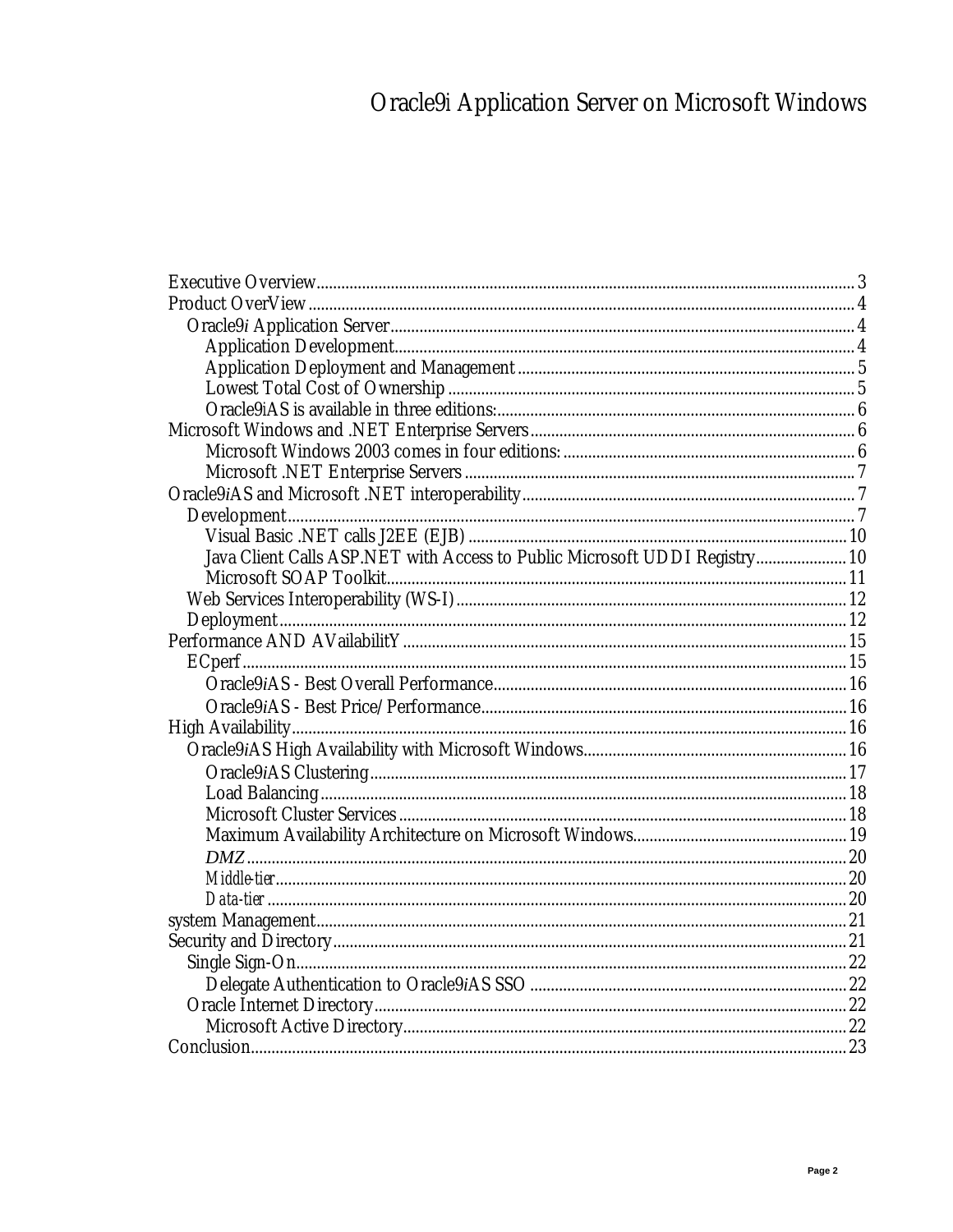# **EXECUTIVE OVERVIEW**

The objective of this document is to provide organizations a view on how Oracle9*i* Application Server (Oracle9*i*AS) can interoperate with Microsoft Windows while leveraging open standards like J2EE. Oracle's goal is to allow organizations to keep their existing investments and continue to build on the latest technologies and ensure these technologies can interoperate in development and deployment.

Oracle offers Oracle9*i*AS – a 100% standards-compliant application server to simplify how internet applications are developed; to make internet applications fast, reliable, manageable, and secure; and to substantially lower the Total Cost of Ownership associated with developing, deploying, and operating internet applications.

Oracle9*i*AS is a competitive Java Application Server and is acknowledged as one of the leading Java/J2EE application servers by Java developers, IT managers and analysts for the three following reasons:

- − 100% J2EE Standards Compliance
- − Ease of installation, configuration and development
- − Fast, scalable, secure, and highly available deployment platform

Oracle9*i*AS offers more than Java. It is a complete and integrated e-business platform. While the majority of application servers were all narrowly focused on Java, Oracle was the first to envision that application servers would evolve from Java servers to complete and integrated e-business platforms. To fulfill this vision, Oracle9*i*AS provides a complete platform that includes portal, wireless, integration, business intelligence, caching, security, directory, and systems management.

For enterprise deployment, Oracle9*i*AS provides maximum availability with Microsoft Windows by working with Microsoft Network Load Balancer and Cluster Service. Organizations can keep their existing Microsoft applications and go on to build new business components using technologies such as J2EE and Web Services, then deploy these mission critical applications with additional safeguards from Oracle on the Microsoft platform.

Oracle has always been committed to supporting Windows as an operating system. Since the late 1980s, the Oracle database has run on early versions of DOS and Windows. Windows is one of the base development platforms of Oracle's server products. As such Oracle9*i*AS is available on Microsoft Windows NT, 2000, XP and 2003. In addition Oracle9*i*AS Containers for J2EE (OC4J), part of Oracle9*i*AS, is available on 64 bit (IA64) Microsoft Windows.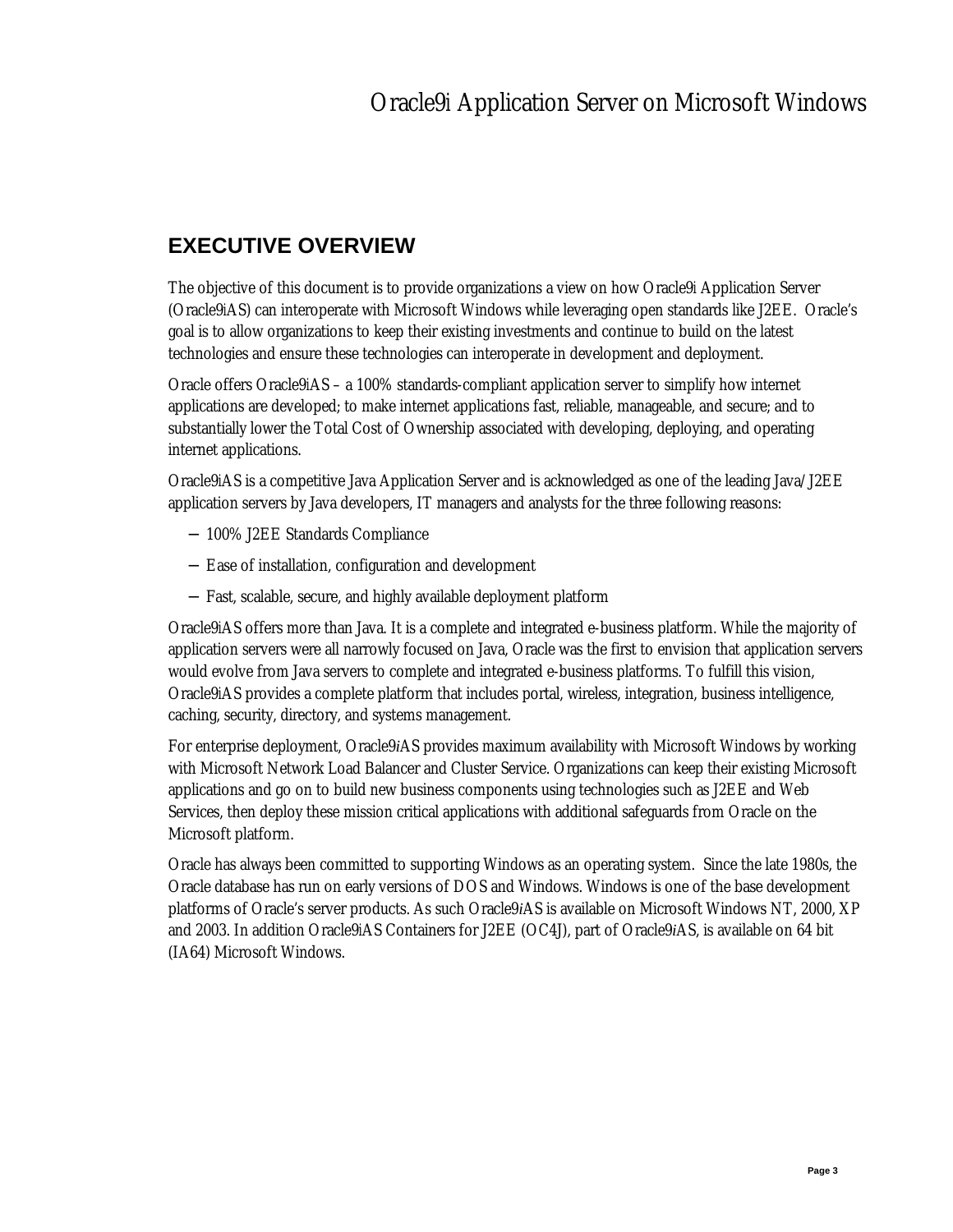# **PRODUCT OVERVIEW**

It is important that we get a high-level overview of Oracle9*i* Application Server and Microsoft Windows before we delve into a detailed discussion on interoperability and comparison between technologies.

### **Oracle9***i* **Application Server**

Oracle9*i*AS is a single integrated product that provides facilities to develop applications based on internet standards and to deploy and manage them reliably. To understand its specific product facilities, let us look into its capabilities from the point of view of application development and deployment.

#### **Application Development**

Oracle9*i*AS provides a productive application server environment for developers to develop and deploy internet applications based on open standards such as Java2 Enterprise Edition (J2EE), XML, and emerging Web Services standards. With Oracle9*i*AS, you can simplify access to these applications by creating enterprise portals that provide a single point for users to access these applications from desktop browsers or wireless devices.

Through a comprehensive Enterprise Integration framework, modeling tools, pre-built adapters and Web Services, you can redefine your business processes and integrate your applications with legacy systems, databases, packaged applications, and business partners. With Oracle9*i*AS, you can deliver tailored 1:1 customer experiences via real-time personalization, assess and correlate Web site traffic patterns, and satisfy demands for up-to-the minute business intelligence about your applications. The figure below illustrates the capabilities in the product.



Specially, Oracle9*i*AS offers the following specific facilities:

- *J2EE Facilities* Oracle9*i*AS (i) is compliant with latest J2EE open standards; (ii) is integrated with the best-of-breed HTML tools to design Web sites; (iii) provides facilities to create dynamic Web sites using JavaServer Pages and Servlets; and (iv) enables you to develop transactional internet applications using Enterprise JavaBeans.
- *Web Services* Oracle9*iAS* enables you to (i) publish J2EE applications and existing legacy applications as Web services by generating WSDL interfaces; (ii) invoke Web services using the SOAP Protocol both synchronously and asynchronously; and (iii) publish and import Web services from a UDDI Registry. Oracle9*i*AS allows you to integrate Web services written in J2EE with those developed to Microsoft's proprietary .NET specification.
- *Portals* As the number of Web sites and Web services proliferate within your organization, Oracle9*i*AS allows you to create enterprise portals that offer (i) a single point to access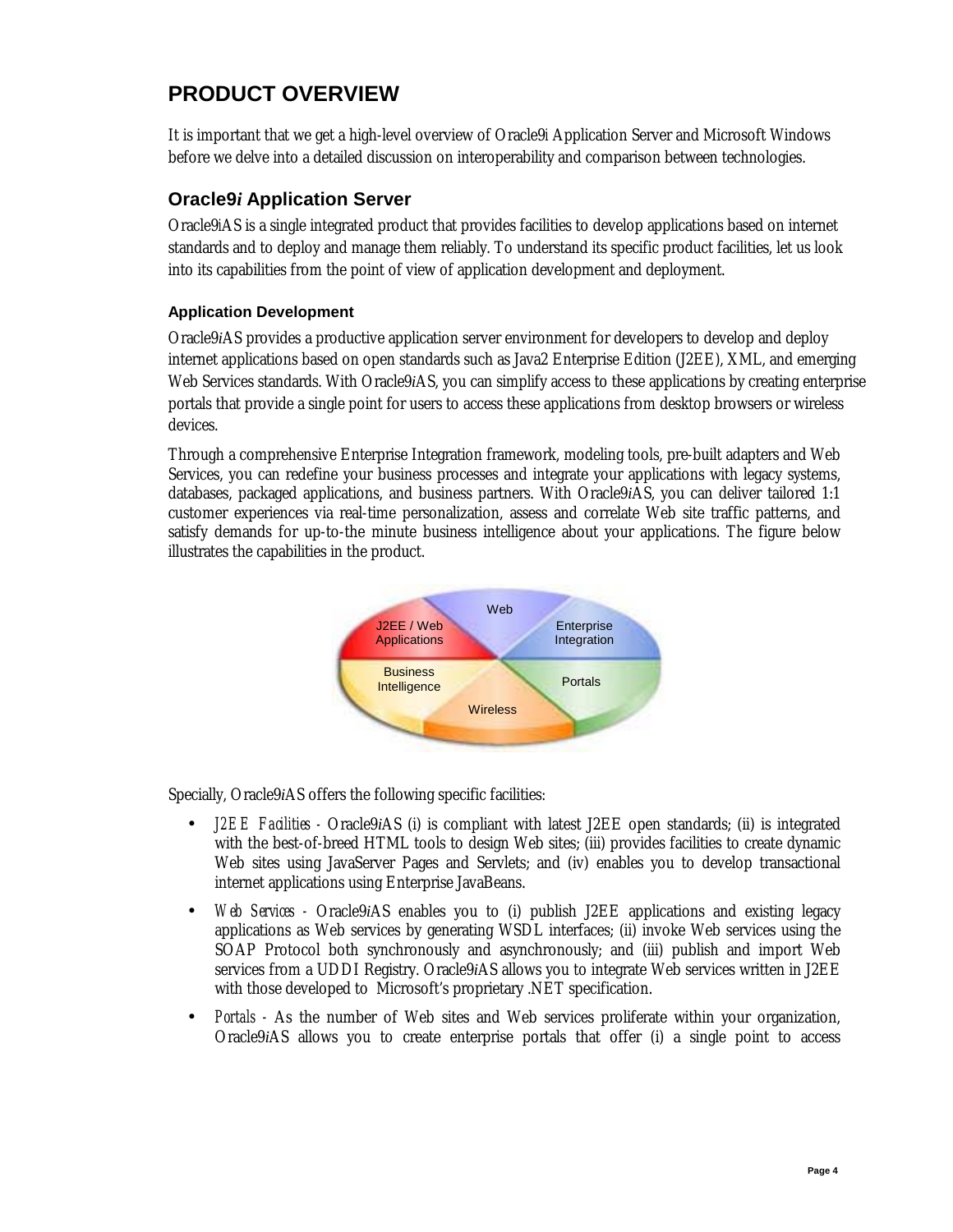information personalized to individual user needs; (ii) a single point to aggregate information as "portlets"; and a (iii) single place to search for information across the enterprise.

- *Wireless* Because users need to anytime, anywhere access to applications, Oracle9*i*AS allows you to (i) make any application accessible across any wireless network or a gateway; (ii) make these applications accessible from any wireless device; and (iii) exploit wireless facilities such as voice, location-based services, and wireless security to make applications easy to use.
- *Integration -* Oracle9*i*AS provides standards-based EAI, Web services and B2B including support for Business Activity Monitoring (BAM) and Business Process Management (BPM). Organization can integrate their enterprise Web sites, internet applications, and portals with (i) legacy systems; (ii) Oracle and non-Oracle databases; (iii) packaged applications; and (iv) business partners using a set of open standards such as J2EE, JMS, JCA, and XML messaging standards such as ebXML and RosettaNet.
- *Business Intelligence* Finally, Oracle9*i*AS offers users comprehensive business intelligence about their applications. It (i) provides real-time "personalized" recommendations based on visitors' behavior; (ii) analyzes click stream logs and extracts intelligence about overall Web traffic on Web sites; and (iii) generate Web-based reports and decision analysis using powerful business intelligence tools.

#### **Application Deployment and Management**

With Oracle9*i*AS, you can deploy and manage your applications reliably. With Oracle9*i*AS, you can deploy any of these applications with excellent performance and scalability, reducing the amount of hardware you need to provide the same quality of service to users. You can further improve the performance, scalability, and availability of your systems through built in Web caching. Your applications will remain highly available across system failures, and when software maintenance operations are carried out. Finally, you can implement a centralized system management, security and directory framework to monitor, manage, and secure all of your distributed systems and users.

Specifically, Oracle recognizes that Oracle9*i*AS offers six specific facilities, illustrated below:



#### **Lowest Total Cost of Ownership**

Oracle9*i*AS is designed to lower your Total Cost of Ownership (TCO) in developing, deploying and operating applications by offering users a single integrated product. There are a number of features that unify the product:

• *Single Integrated Product -* Oracle9*i*AS is a single integrated product that is unique relative to other application servers in a number of ways. Users (i) install and configure all of its elements as a single product; (ii) secure it by defining users and their security privileges in a single place; (iii)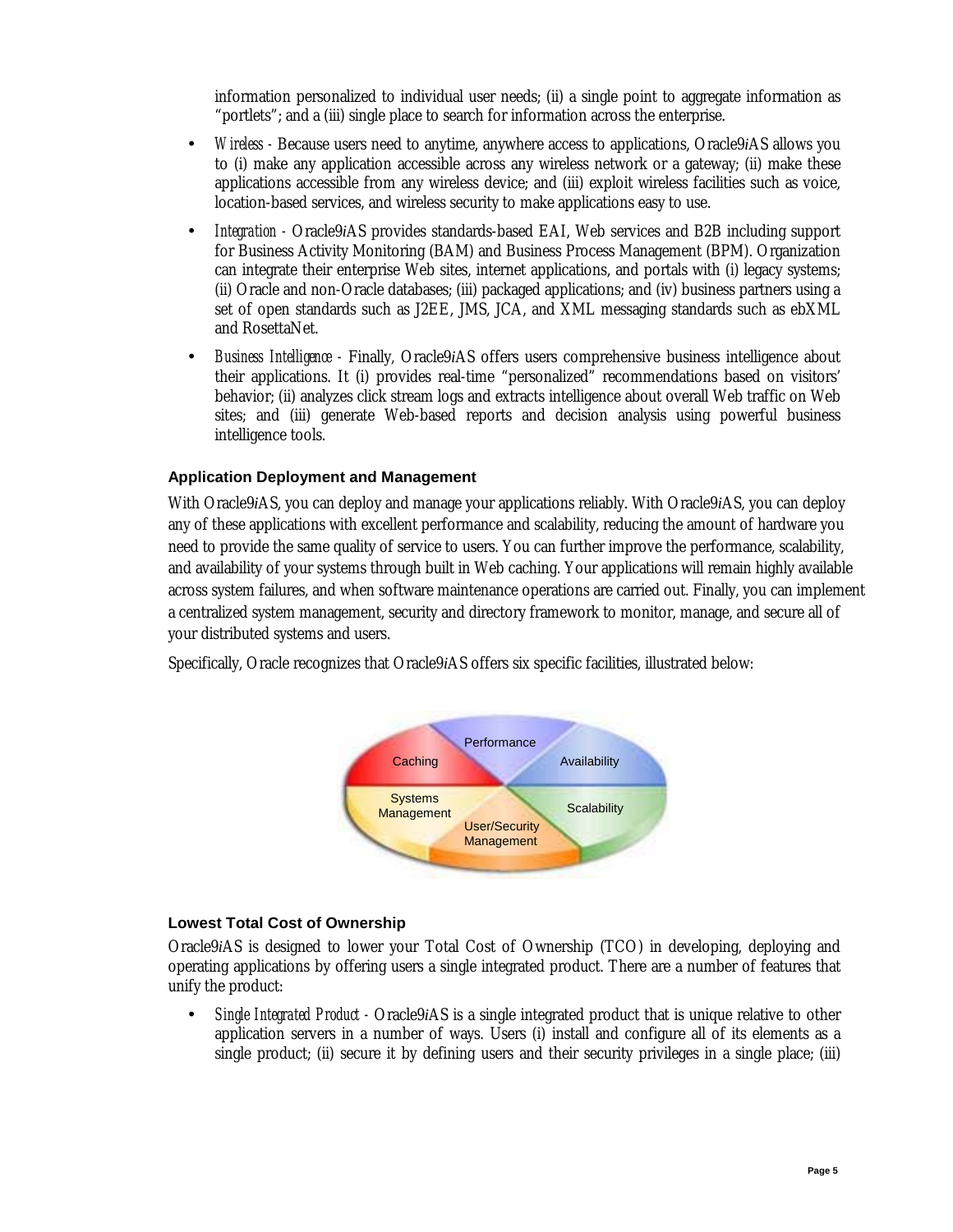manage all the systems from a single management console; (iv) globalize applications in a single way; (v) use a common, consistent certified technology stack; (vi) develop applications to a set of open standards - J2EE, Web Services and others; (vii) have these applications integrate automatically into an enterprise portal; and (viii) make these applications and services transparently accessible from browsers and wireless devices. By unifying all these of elements into a single integrated product, Oracle9*i*AS lowers the cost associated with developing, deploying, and operating applications.

• *Lowest TCO -* Oracle9*i*AS provides lowest cost of ownership through (i) lowest software cost due to Oracle9*i*AS' competitive price and more capabilities "in-the-box"; (ii) lowest hardware cost due to the improved scalability and caching facilities that allow you to serve more users with less hardware; (iii) lowest integration cost due to a broader, better integrated product; (iv) lowest administration cost since users manage one product instead of a bundle of different products; (v) lowest support cost due to a single support contract for these different capabilities. This technical white paper highlights the inherent value in leveraging a single e-business platform so companies can minimize spending on IT infrastructure and focus on their core competencies to reduce their total cost of ownership and create a competitive advantage.

#### **Oracle9***i***AS is available in three editions:**

- *Oracle9iAS Java Edition* consists of the Oracle HTTP Server (based on Apache plus Mods provided by Oracle), Oracle9*i*AS Containers for J2EE, Web Services, Oracle9*i*AS Toplink, Oracle9*i* JDeveloper (100% Java IDE), and Management (Oracle Enterprise Manager).
- *Oracle9iAS Standard Edition* comprises Oracle9*i*AS Java Edition plus Oracle9*i*AS Portal and Content Management SDK.
- *Oracle9iAS Enterprise Edition* comprises Oracle9*i*AS Standard Edition plus Forms, Security, Directory, Integration, Caching and Business Intelligence.

Wireless and Personalization are additional options to Oracle9*i*AS Enterprise Edition.

# **MICROSOFT WINDOWS AND .NET ENTERPRISE SERVERS**

Microsoft defines the Windows operating system as the "Application Server" but this definition is much narrower than what Oracle9*i*AS provides. Microsoft Windows "application server" does not include portal, enterprise integration, business intelligence, caching or wireless. These components are separate Microsoft products under the branding of Microsoft .NET Enterprise Servers, whereas these are all an integral part of Oracle9*i*AS, ONE product. Each Microsoft .NET Enterprise Servers product is priced separately and includes separate installation, configuration, and management tools. Only the combination of Microsoft Windows and .NET Enterprise Servers can be compared with Oracle9*i*AS.

Microsoft's latest operating system ("application server") is Windows Server 2003.

#### **Microsoft Windows 2003 comes in four editions:**

• *Web Edition* - Building and hosting ASP.NET applications and Web Services. This includes IIS, Microsoft's Web server, and the Microsoft .NET Framework. This edition supports a maximum of 2GB of RAM and 2-way SMP.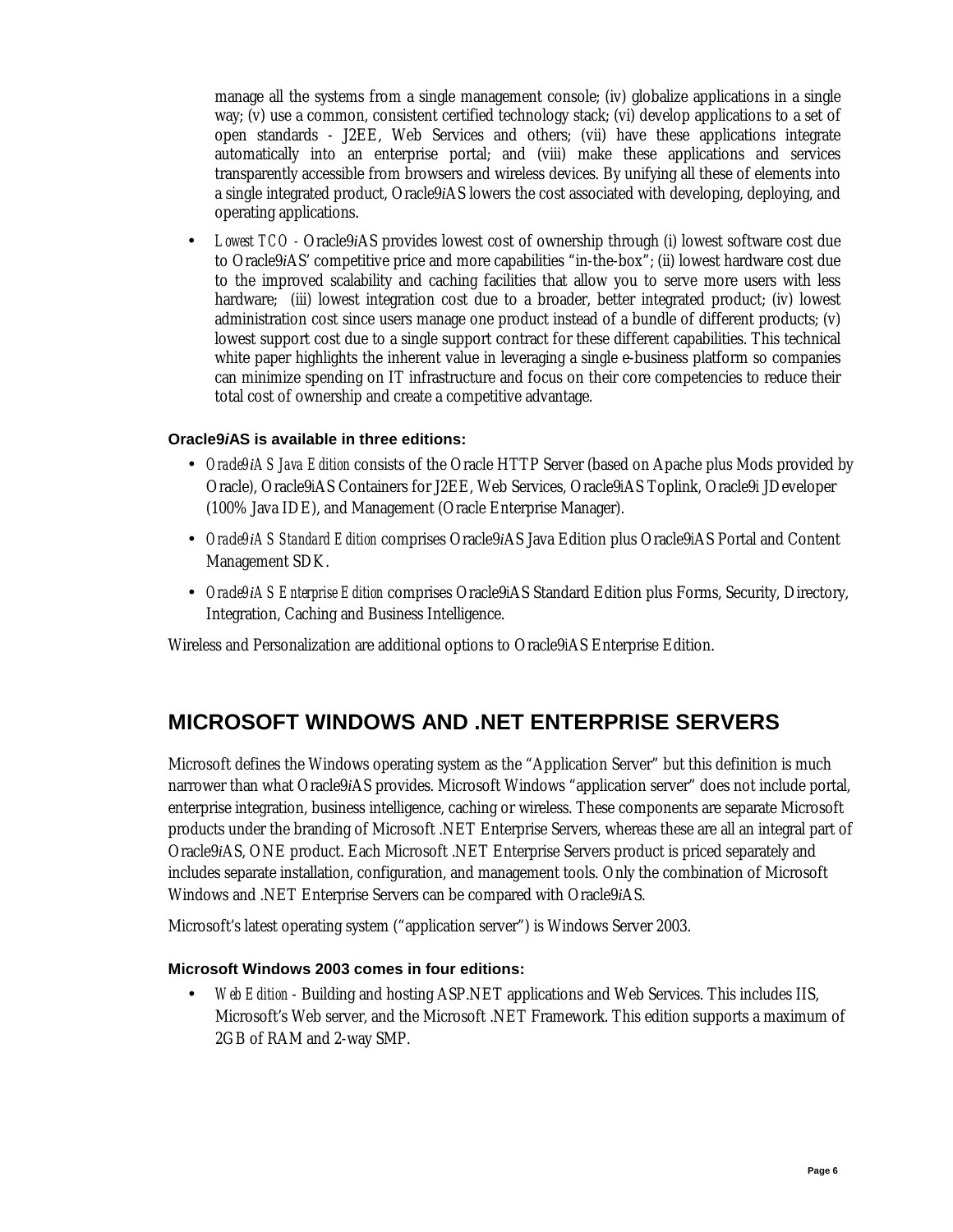- *Standard Edition* Includes all features in the Web Edition plus support for a maximum 4GB of RAM and 4-way SMP.
- *Enterprise Edition* Includes all features in Standard Edition plus 32GB of RAM, 8-way SMP and 8 node clustering. Server clusters are only available in Enterprise and Datacenter Editions.
- *Datacenter Edition* Includes all features in Enterprise Edition plus 64GB of RAM and 64-way SMP.

#### **Microsoft .NET Enterprise Servers**

In order for Microsoft Windows "Application Server" to compare with Oracle9*i* "Application Server", we must include the Microsoft .NET Enterprise Servers. The .NET Enterprise Servers are individual Microsoft products:

- Application Center
- BizTalk Server
- Commerce Server
- Content Management Server
- **Exchange Server**
- Host Integration Server
- Internet Security and Acceleration Server.
- Operations Manager
- Microsoft Project Server
- Mobile Information Server
- Share Point Portal Server

Some of these .NET Enterprise Servers are under different versions (year). For example, BizTalk Server is 2002, but Application Center is 2000 but is supported by Windows 2003 and Windows 2000. Furthermore, some of these products are not yet built on the .NET Framework or ".NET Connected". In Oracle9*i*AS, Oracle provides one single integrated application server product. Oracle9*i*AS is available on Windows NT, 2000, XP and 2003 and supports the Windows 64 bit (IA64) environment. With Oracle's commitment to the Microsoft Windows platform, Oracle9*i*AS provides a choice for customers with Microsoft Windows. Beyond Microsoft Windows support, Oracle9*i*AS provides options in support of Linux on the Intel Platform.

# **ORACLE9***i***AS AND MICROSOFT .NET INTEROPERABILITY**

Many organizations will be faced with supporting both Microsoft .NET and J2EE environments simultaneously, either as a long-term co-existence strategy or a short-term transitional environment. Oracle9*i*AS is designed to integrate with the Microsoft .NET environment.

#### **Development**

Developers can use Oracle9*i*AS to build J2EE applications and then interoperate with existing and legacy Microsoft applications or recently developed Microsoft .NET applications. The fundamental interoperability technology surrounds the Web services open standards.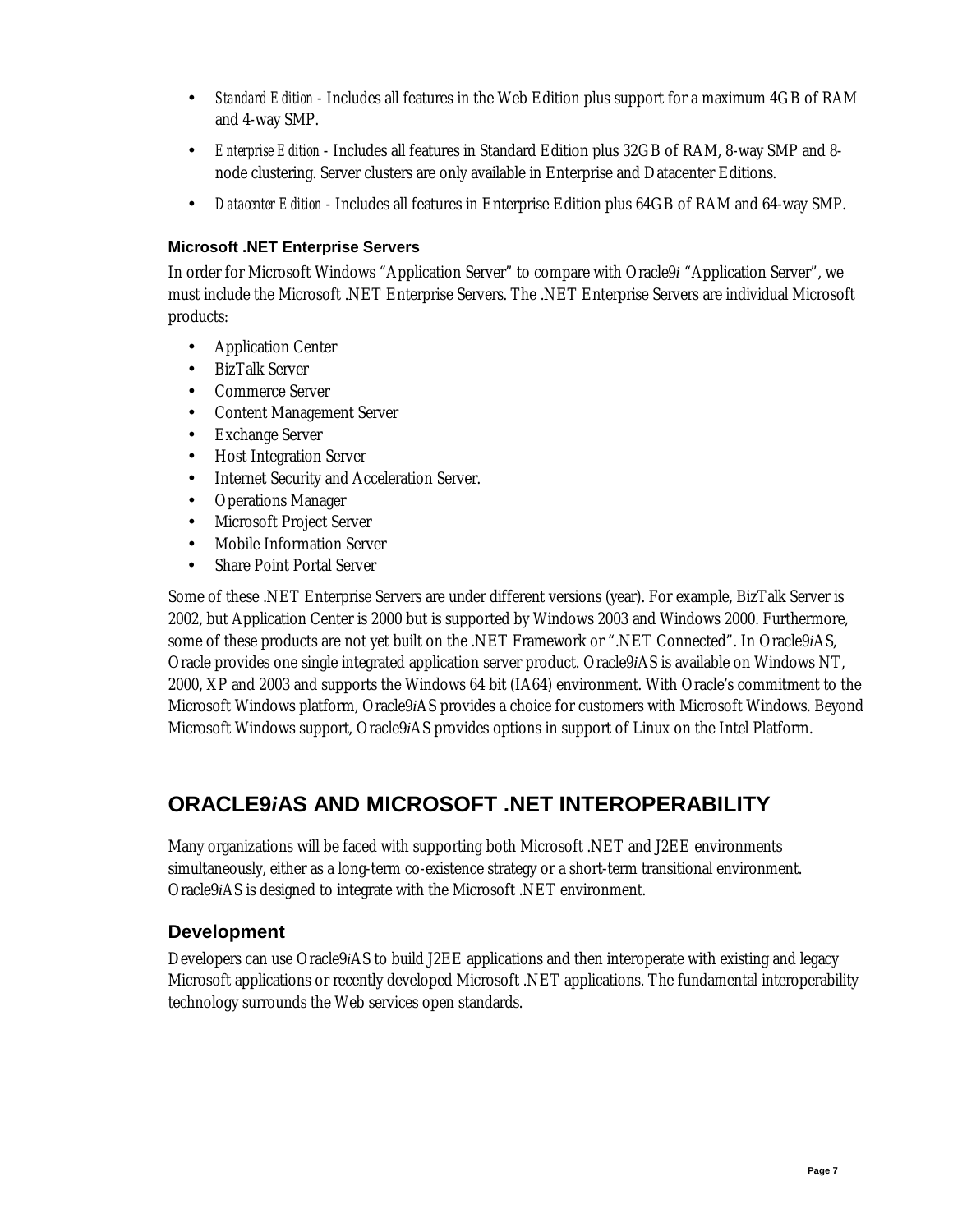- *Microsoft SOAP Toolkit* This allows interoperability with Microsoft COM applications, e.g. Microsoft Excel or Visual Basic.
- *XML Web Services* This allows interoperability with Microsoft .NET Connected applications. If the application is written on the Microsoft .NET Framework, there is no need to use the SOAP Toolkit.

Let's examine the Oracle9*i*AS and Microsoft .NET interoperability in more detail. In this example, we have two applications built on Microsoft Visual Basic .NET and JavaServer Pages (JSP), respectively. JSP is part of the J2EE open standard. Both applications need to access the same business logic that is built on J2EE Enterprise JavaBeans (EJB).



Of course, JSP applications can interact with EJB, as this is part of the J2EE functionality. But how would the Visual Basic .NET application call the same EJB? The possibilities are:

- *Bridge and Wrappers* One traditional answer is to use a bridge technology. Many vendors, including Oracle, offer bridge technology. Oracle9*i*AS includes a COM Bridge in the ASP Migration Kit. This is for customers who want to migrate from ASP to J2EE. The COM Bridge is provided as an interim step for migrated JSP applications to access existing COM objects. Microsoft provides bridges known as "COM Callable Wrappers" which expose .NET Framework objects to COM and "Runtime Callable Wrappers" which allow a .NET client, e.g. VB.NET, to call a COM object. Bridge and wrappers require marshalling between complex types, an expensive operation that can be costly to application performance.
- *J# (J-Sharp)* Microsoft provides J#, which allows .NET applications like VB.NET to interact with Java. J# is based on an early version of the Java programming standard, JDK 1.1, and therefore not J2EE open standard compliant. Hence,  $J#$  cannot interact with EJBs without developers writing much of the custom code.
- *Web services* Both Oracle and Microsoft embrace Web services as the open standards and key technology in interoperability. Web services provide a lightweight protocol in SOAP (Simple Object Access Protocol) and description in WSDL (Web Services Description Language) that is based on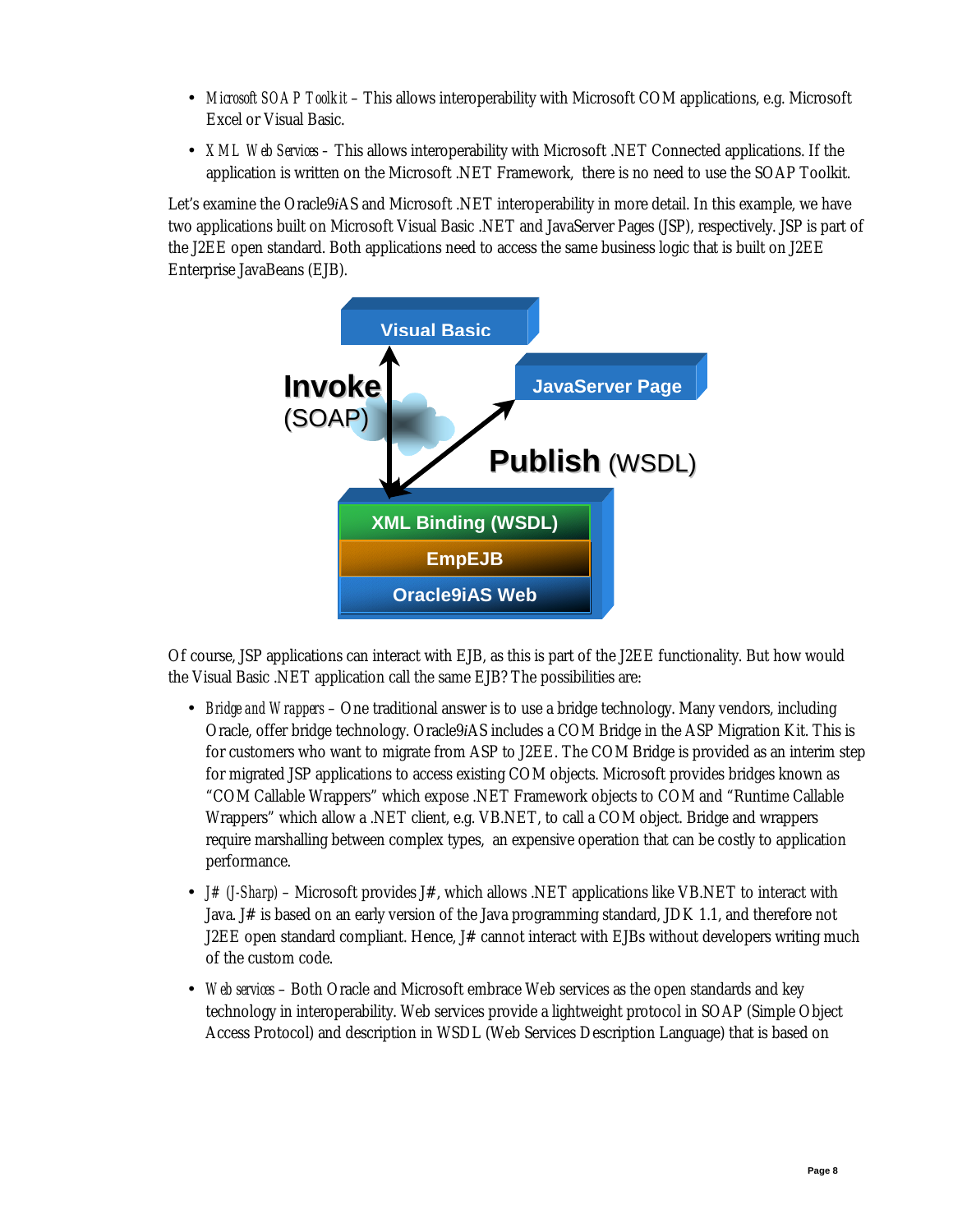XML. Oracle9*i*AS provides 100% Web services standards in the production release and continues to adapt to next generation Web services enhancements. Microsoft defines .NET as the XML Web Services platform.

Using our example, we examine how Web Services can simplify the interoperability picture and reduce development time, reuse existing components, and increase return on investment.

Oracle9*i*AS Containers for J2EE (OC4J) is the heart of the Oracle9*i* Application Server. OC4J provides a 100% J2EE compliant platform and allows developers to build and deploy compliant J2EE applications. Oracle9*i*AS supports both command line and GUI development environments. For GUI environments, Oracle offers Oracle9*i* JDeveloper, a pure Java IDE that includes the same OC4J included in Oracle9*i*AS. Developers can build, debug, and profile their applications using the same J2EE application server in development and deployment. Oracle9*i* JDeveloper is available on the Microsoft Windows platform.

When developers create J2EE components, OC4J automatically generates the Web services, e.g. WSDL and Java client stub. In our example, EmpEJB application serves as the business logic and reads the employee table in the Oracle9*i* Database. It retrieves the employee name that matches the department number entered by the application users either using VB.NET or JSP from browser like Internet Explorer.

Developers can select all or any one of the application interfaces to expose as Web services. In Oracle9*i* JDeveloper, a wizard is provided to make this selection simple. Once the selection is completed, the generations of the Web services are automatic, with no additional coding required. With WSDL, developers can publish it to UDDI (Universal Description, Discovery, Integration) repository or directly consume the WSDL using Microsoft Visual Studio .NET.

Because of Web services standards, VS.NET can parse WSDL generated by Oracle9*i*AS. Once VS.NET consumes the WSDL in the VB.NET application, a .NET stub is generated and developers can call the EmpEJB Web service from the VB.NET application.



In order to truly appreciate the power of Web services to simplifies interoperability, let's explore these examples:

- Visual Basic .NET calls J2EE (EJB)
- Java client calls ASP.NET with access to public Microsoft UDDI registry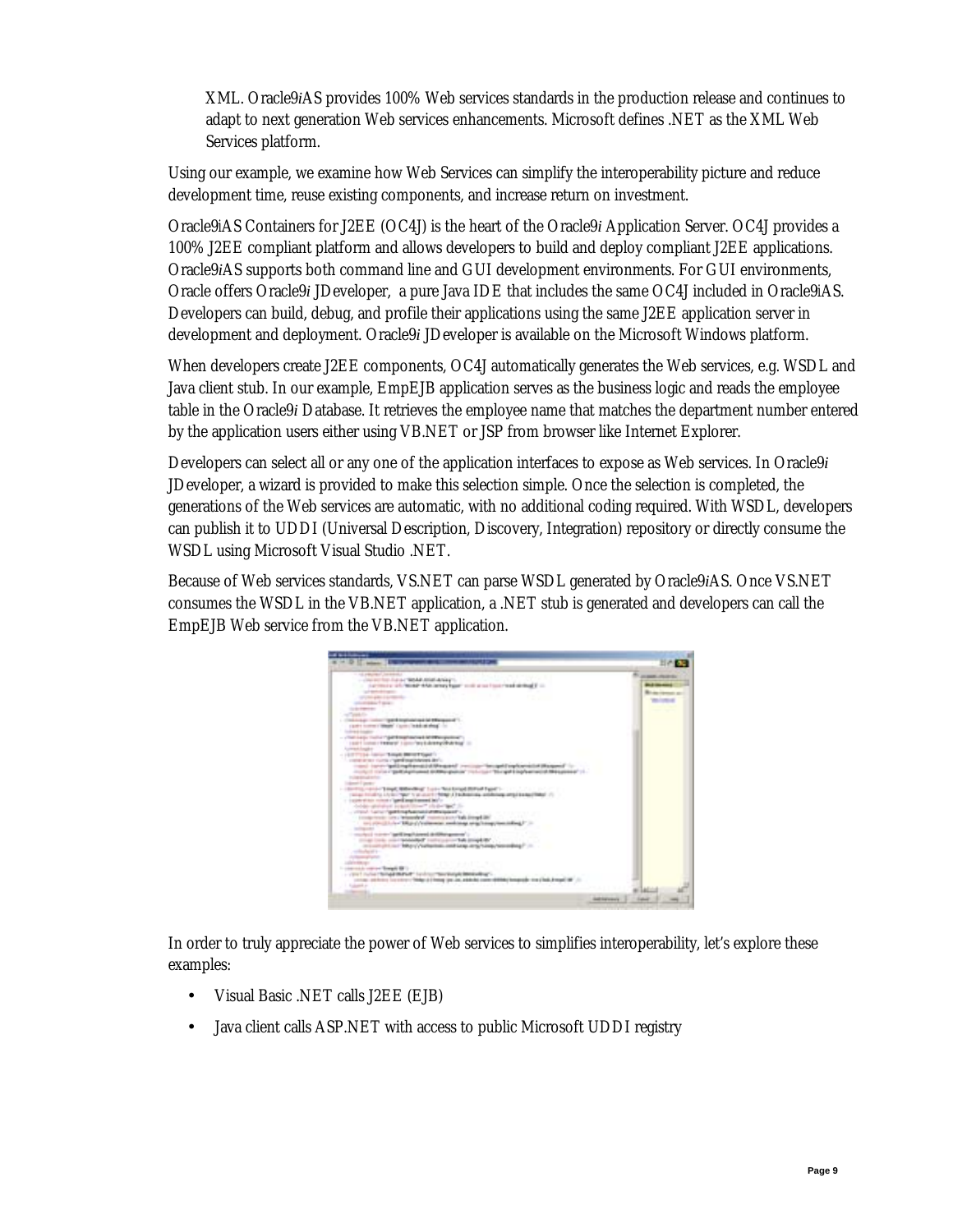• Microsoft SOAP Toolkit

Because this is an overview document, we will not show the complete code but rather the most important line(s) of code.

#### **Visual Basic .NET calls J2EE (EJB)**

The EmpEJB application has the getEmpNameList() EJB method that retrieves the EMP table (employee name) information from the database. A Java client application can call this EJB with the following Java code:

```
 String[] nlist = empEJB.getEmpNameList("20");
```
This calls the getEmpNameList() EJB method with input of 20 which generates the following SQL statement

Select ename from emp where deptno = 20;

This returns the employee name(s) to the Java client application. To call this same EmpEJB with a Web service, developers can use the EmpEJB Java stub generated by OC4J. To call the Web service from the JSP application where application users can enter their value, the sample code is:

 $EmpEJBStub$  emp  $=$  new  $EmpEJBStub()$ ;  $n = emp.getEmpNameList(deptno);$ 

In review, OC4J generates the EmpEJB WSDL and Java stub. This allows the JSP application to call the EmpEJB web service using SOAP over HTTP. Because WSDL is part of the Web services standards, Visual Studio .NET can consume the EmpEJB WSDL. Once VS.NET registered the WSDL with getEmpNameList as the interface as a VS.NET web reference, VB.NET developers can call getEmpNameList.

Here is a sample VB.NET code:

 Dim ws As New localhost.labEmpEJB() ds = ws.getEmpNameList(TextBox1.Text)

In VB.NET application, the same EmpEJB method is available. You can see the end result from both applications calling the same back end business logic running on Oracle9*i*AS.

| The dealer than the China At<br>of all calls line.<br>MARIE IN FIG. 210 - FORTUN HOLD CAR IS | <b>Stand</b><br>$-101\times$<br>. .      |
|----------------------------------------------------------------------------------------------|------------------------------------------|
| HR Services On Security                                                                      | <b>Department</b><br>30<br><b>Number</b> |
| <b>Institucioni Bu Diventi</b>                                                               | Get Data<br><b>SMITH</b>                 |
| E                                                                                            | JONES<br>SCOTT<br>FORD<br>×.             |
|                                                                                              |                                          |
| $\cdots$<br>                                                                                 |                                          |

#### **Java Client Calls ASP.NET with Access to Public Microsoft UDDI Registry**

If you are building a .NET application and want to call it from J2EE, this can be accomplished using Web services similar to the previous example. With Oracle9*i* JDeveloper, developers can consume WSDL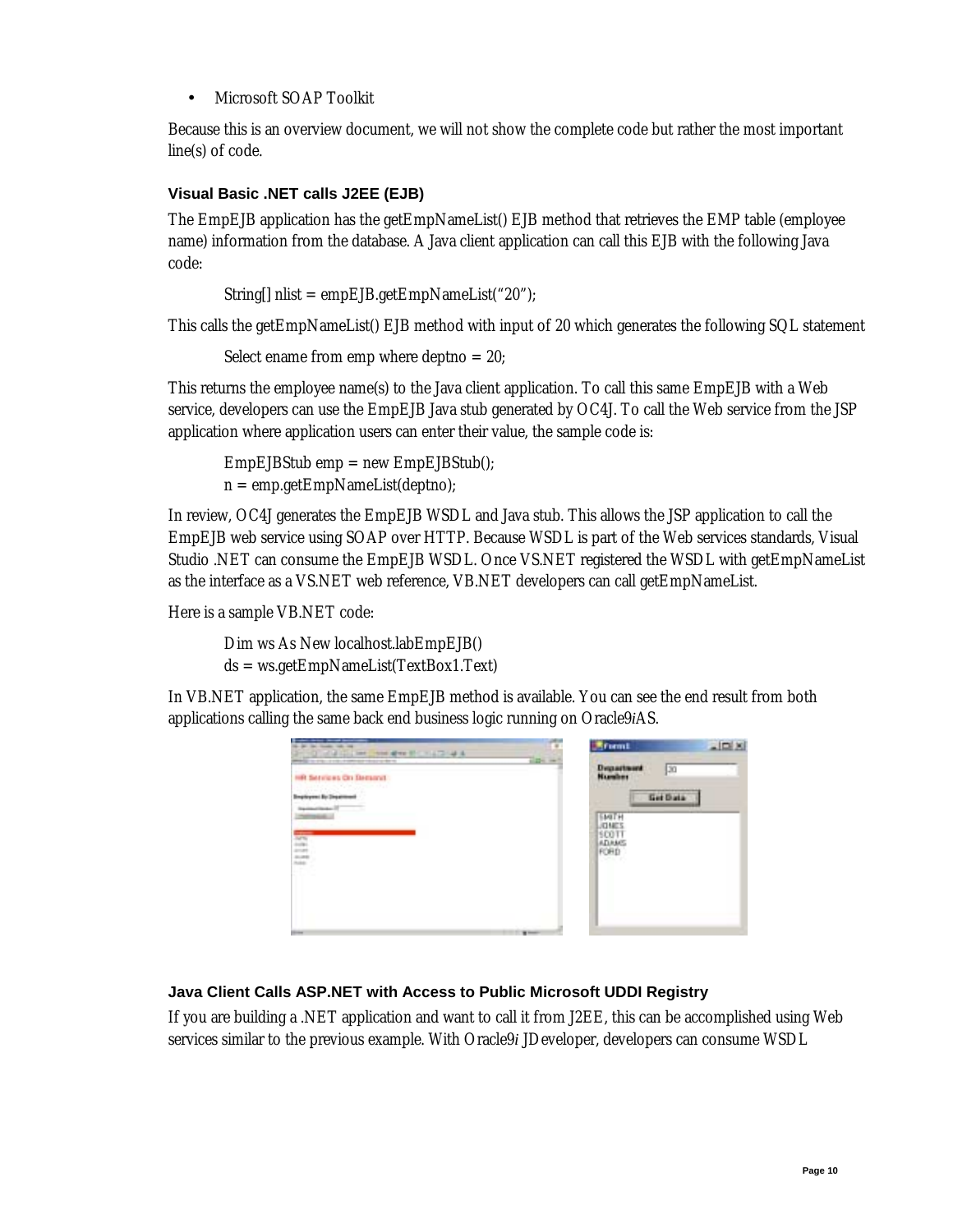generated by third party Web services tools or query Web services from a public UDDI registry including Microsoft UDDI. In the Oracle9*i* JDeveloper wizard, developers can search a UDDI registry by name or category. In this example, we will use the WeatherForecast Web Service available in the public Microsoft UDDI registry. Users enter a zip code (in the US) and the Web Service returns the weather forecast for that zip code.

Oracle9*i* JDeveloper can generate the WeatherForecast Web Service stub. This includes generating the client side stub, main Java method, and if necessary HTTP authentication code for proxy authentication. The Web Service Stub/Skeleton Wizard will generate three files. DailyForecast.java and WeatherForecast.java are used to serialize complex data types from the Web service and WeatherServicesStub.java is used to invoke the Web service itself.

The sample code in WeatherServicesStub.java to invoke the Web service is

// Text output of forecast System.out.println(stub.GetWeatherText("94065")); // Object output of forecast

WeatherForecast wf = stub.GetWeather("94065"); System.out.println("Temperature is: " + wf.getCurrentTemp());

This example, "Automated Invocation of a .NET Web Service" is available in its entirety, including complete source code, on Oracle Technology Network (OTN). Developers can download this and other Web services examples and tutorials, complete release of Oracle9*i* JDeveloper and Oracle9*i*AS from OTN Web Services Center.

#### **Microsoft SOAP Toolkit**

In addition to .NET, developers can interoperate existing (legacy) Microsoft applications such as DNA, COM/COM+ without using expensive bridge or wrapper technology. With the Microsoft SOAP Toolkit, developers can call J2EE in similar manner as .NET. This is a huge savings of redevelopment and provides the ability to leverage open standards like J2EE.

Many customers and developers are using this interoperability to reduce their development time and therefore increase their return on investment. For example, a customer used Web services to transfer

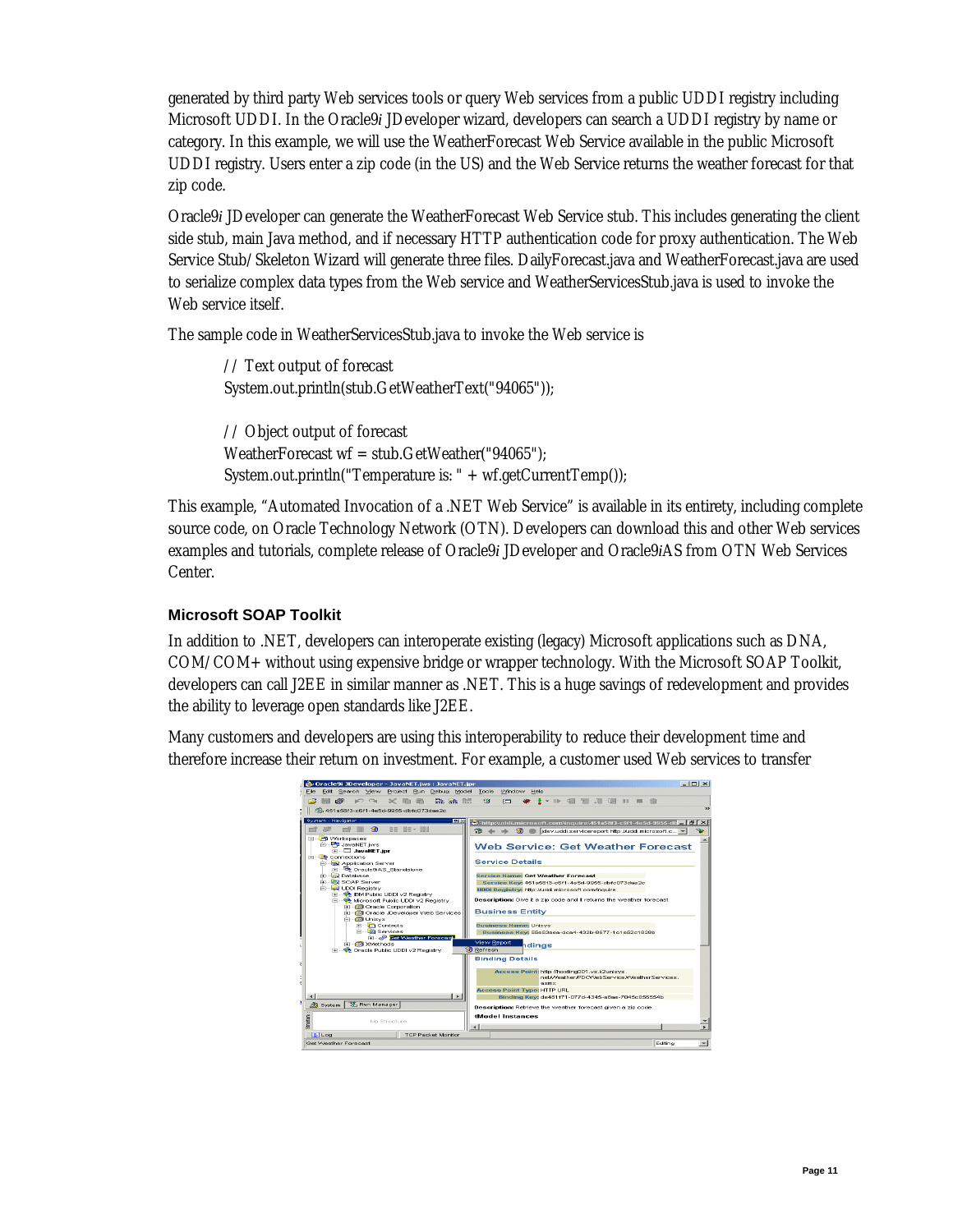information from Microsoft Content Management Server to Oracle9*i*AS J2EE, EJB application running on OC4J. Because SOAP supports HTTP and HTTPS, this customer can transfer this information in a SOAP packet between firewalls using a standard Web listening IP port. For security, this SOAP packet is encrypted with SSL.

### **Web Services Interoperability (WS-I)**

So far we presented Oracle9*i*AS interoperability with Microsoft with different development methods. For example, with Web services, developers can use Visual Basic .NET applications and call J2EE functionalities. Also with Web Services, applications can receive and send messages between J2EE and MSMQ. Because Web services are open standards, Oracle and Microsoft applications can seamlessly interoperate. These have shown the capabilities of Web services but we are only at the basic building block for e-business applications. Web Services must also include important e-business functionalities such as the ability to build identity management with credential propagation and access list, and the ability to build business management processes and activities with orchestration and choreography.

To counter proprietary tendencies in Web services, the Web Services Interoperability Organization (WS-I) was created as a vendor-neutral body to certify interoperability between Web service implementations. Vendors like Oracle, IBM and Microsoft co-founded WS-I to ensure standards compliance in this area. WS-I is chartered to promote Web services interoperability across platforms, operating systems, and programming languages. The organization works across the industry and standards organizations to respond to customer needs by providing guidance, best practices, and resources for developing Web services solutions.

WS-I was formed specifically for the creation, promotion, and support of Generic Protocols for Interoperable exchange of messages between services. Generic Protocols are protocols that are independent of any specific action indicated by the message beyond actions necessary for the secure, reliable, or efficient delivery of messages; "Interoperable" means suitable for and capable of being implemented in a neutral manner on multiple operating systems and in multiple programming languages.

"A steadfast commitment to open standards is essential to unlocking the value of Web services. As a founding member of WS-I, Oracle will collaborate with other industry leaders to drive the development and adoption of Web services throughout the enterprise." - Charles Rozwat, Executive Vice President, Server Technologies Division, Oracle Corporation

As a founding member of WS-I, Oracle is fully committed to the WS-I effort and ensures Oracle9*i*AS is fully compliant with WS-I. Oracle is leading the effort to create WS-I Profiles, which names groups of Web services specifications for interoperability purposes. These profiles enable the industry to define interoperability levels and how best to use combination of specifications together.

#### **Deployment**

Organizations require fast, scalable, easy to manage application servers to deploy internet applications and Web services. We already discussed Web services that interoperate with Microsoft environments. As an enterprise platform, Oracle9*i*AS provides complete interoperability with applications and products running on Microsoft platforms; reliably deploying internet applications such as Java/J2EE and non-Java applications such as Oracle9*i* Forms.

• *IIS Plug-in* – This is a reverse HTTP proxy that forwards incoming HTTP requests from IIS to an Oracle9*i*AS instance. Because Oracle9*i*AS provides this IIS plug-in, administrators can use the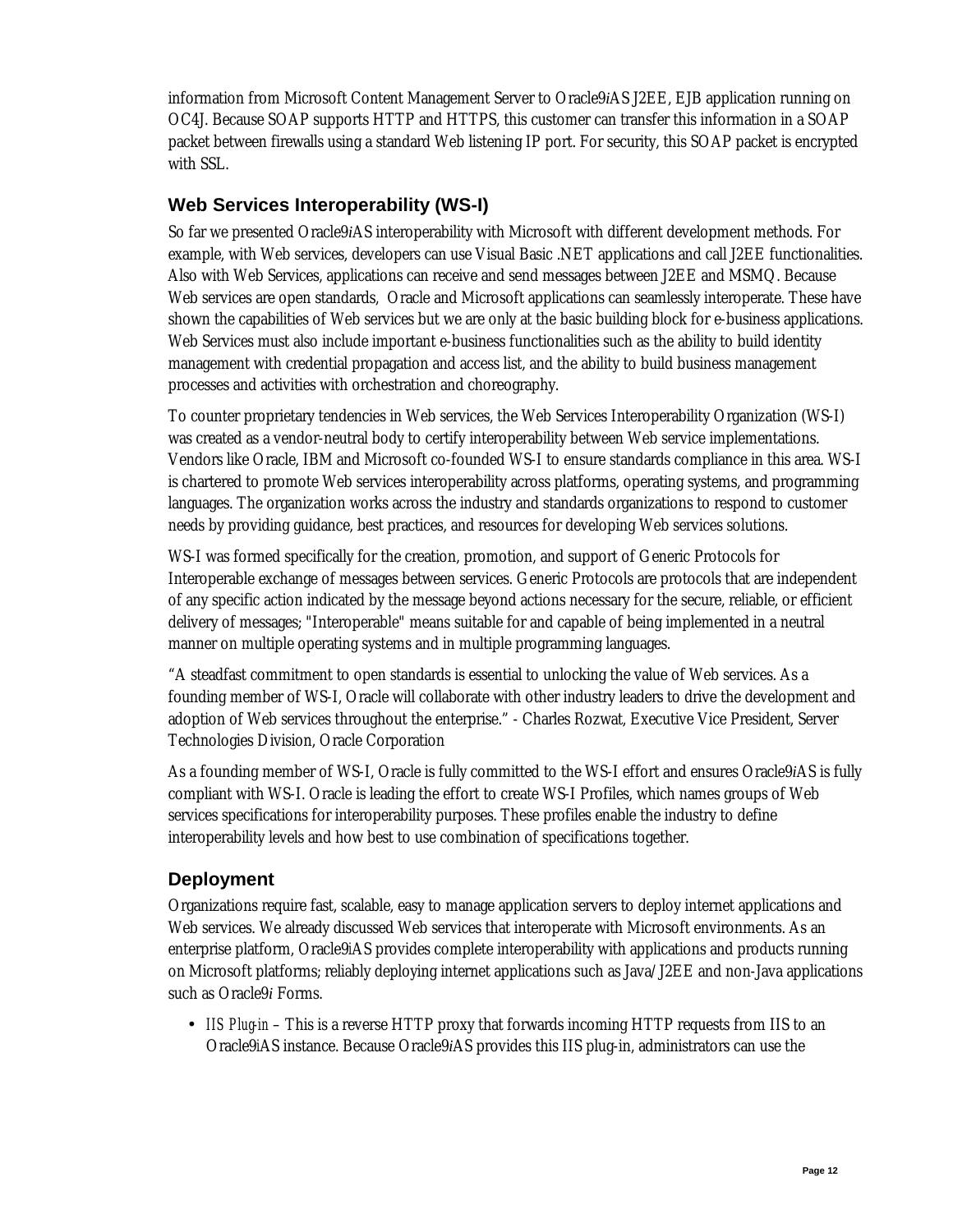Oracle9*i*AS Single Sign-On (SSO) Server to manage security and authentication. In a future release, Oracle9*i*AS will provide a native plug-in so administrators can use IIS as the Web server in Oracle9*i*AS environments.

- *Web Cache* Oracle9*i*AS Web Cache increases the performance of Microsoft ASP applications while remaining transparent to the application Web server, IIS. IIS treats HTTP requests from Oracle9*i*AS Web Cache the same as any other HTTP request coming directly from the browser. In turn, IIS generates the response and sends it back to Oracle9*i*AS Web Cache as an HTTP message. Administrators can cluster Oracle9*i*AS Web Cache for high availability systems.
- *Connectivity*  Oracle9*i*AS provides data and application connectivity to Microsoft environments with standard J2EE in J2EE Database Connectivity (JDBC) and J2EE Connector Architecture (JCA). Incorporated in Oracle9*i*AS are adapters for connectivity, including connection pooling, from J2EE applications to SQL Server using JDBC.
- *Rapid Application Development*  Oracle9*i*AS Forms provides the ability to easily and rapidly build and deploy Web-based database applications in a declarative and productive manner. Web deployed Forms integrate with Microsoft Office such as Microsoft Word and Excel. For example, data can be queried by a Web deployed form and write the data to a tab delimited operating system file on the client. This file can be manipulated using Microsoft Excel.
- *Corporate Desktop*  Oracle9*i*AS Portal provides an extensible framework that integrates Web-based resources such as Web pages, applications, business intelligence reports, and syndicated content feeds, within standardized, reusable information components called portlets. Within a portlet, these resources are personalized and managed as a service of the Oracle9*i*AS Portal. The Portlet Development Kit (PDK) is provided as part of the Oracle9*i*AS Portal including capabilities to build portlets using Java. Many existing portlets are available in the Portal product and downloadable from the Oracle Technology Network (OTN). These portlets also provide interoperability with Microsoft.
	- ! *OmniPortlet and Web Clipping Portlet –*These capture and integrate data from multiple data sources including Web services, spreadsheets, XML and Web sites.
	- ! *Web Services Portlet* This exposes Web services as portlets within Oracle9*i*AS Portal by enabling developers to easily create portlets from their own or existing Web services declaratively. Two popular styles of Web services are supported, controlling the look and feel of the portlet, as well as enabling automation of the Web Services Portlet.
	- ! *Exchange Portlet* The Microsoft Exchange Portlet provides three portlets: the Inbox portlet, the Calendar portlet, and the Contacts portlet. Each of these portlets renders information associated with a user's Exchange mailbox. The Inbox portlet displays messages from the user's Exchange inbox. The Calendar portlet displays today's appointments and meetings. And the Contacts portlet displays the user's list of contacts.
- *WebDAV*  Using a WebDAV client, such as Windows Explorer, you can map Portal page groups to your desktop as Web Folders and seamlessly drag and drop content, files, and folders back and forth between Oracle9*i*AS Portal and your desktop.
- *Mobile and Wireless*  Oracle9*i*AS Wireless can wirelessly enable Microsoft applications including Exchange emails and seamlessly integrate content with Microsoft PocketPC devices. With Oracle9*i*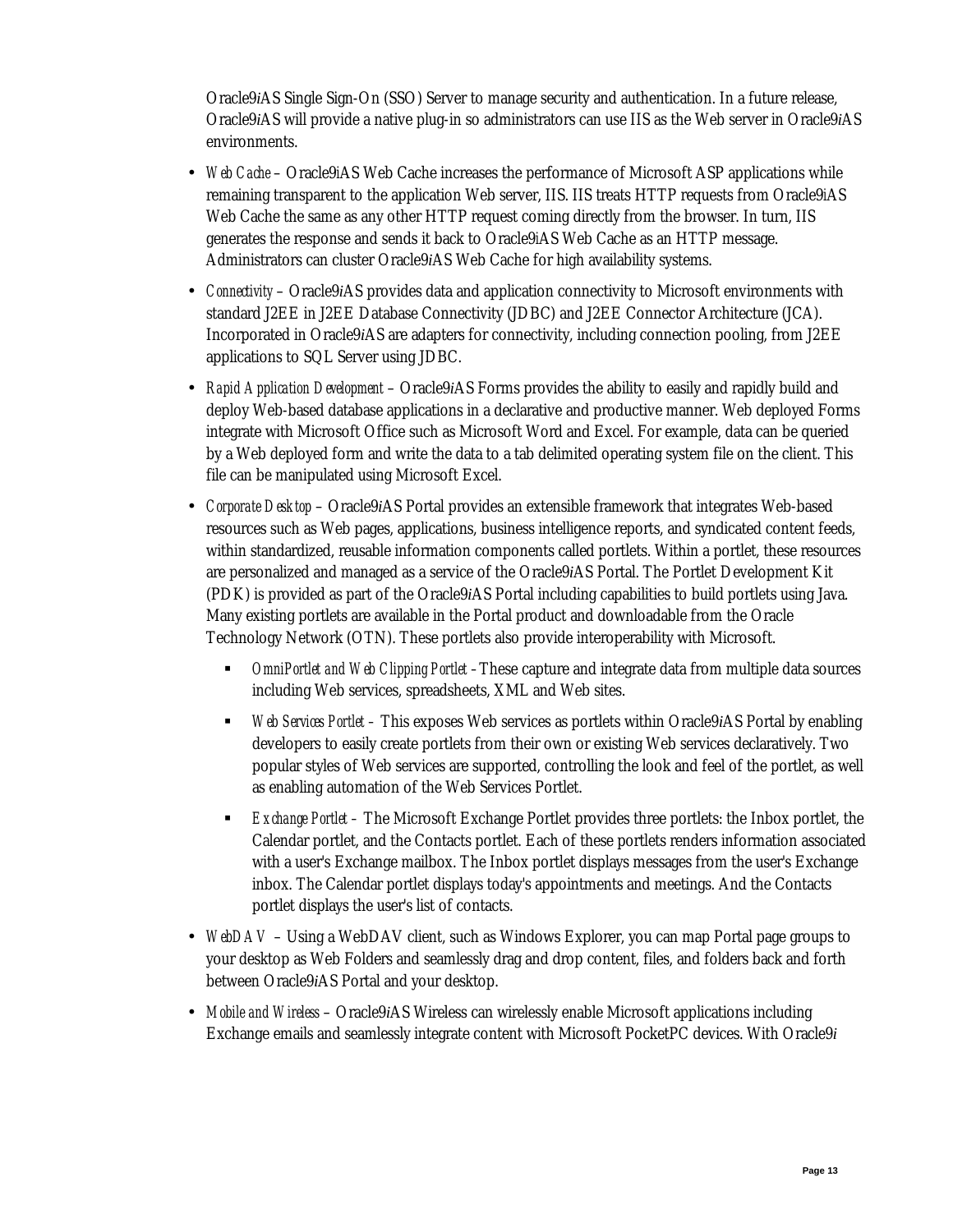Lite, developers can build and deploy mobile applications on Windows CE and PPC and synchronize with Oracle Databases. Many adapters are included with Oracle9*i*AS Wireless to allow seamless integration with Microsoft environments.

- ! *Web Integration Adapter* This retrieves and adapts Web content. The Web Integration Adapter works with Web Interface Definition Language (WIDL) files to map source content to Oracle9*i*AS Wireless XML. This allows developers to map Microsoft IIS sites content to WIDL and allow access from wireless devices.
- ! *SQL Adapter* This allows services designers to create services based on SQL statements on Stored Procedures. Any database with a JDBC driver is supported including Microsoft SQL Server. The SQL Adapter uses a pool of database connections. The connection pool parameters can be specified as init arguments of the adapter.
- ! *HTTP Adapter* This fetches the Oracle9*i*AS Wireless XML content from the external HTTP/ HTTPS URLs. It acts as a proxy browser (which understands the Wireless XML) on behalf on the mobile device.
- *Directory*  Provides integration between Oracle Internet Directory, Microsoft Active Directory and Microsoft Windows NT Domain.
	- ! *Active Directory Connector* In conjunction with the Oracle Directory Integration and Provisioning platform, this module synchronizes information between Microsoft Windows and Oracle Internet Directory.
	- ! *Oracle Directory Integration and Provisioning Platform* This platform executes Microsoft Windows connector at specified intervals.
	- ! *Microsoft Windows Password Plug-ins* This includes:
		- (1) Active Directory external password authentication Plug-in that supports Oracle9*i*AS components;
		- (2) Active Directory password modification Plug-in which enables Windows user password modification through the Oracle9*i*AS self-service administration interfaces;
		- (3) Oracle Internet Directory Password Synchronization Plug-in to generate password verifiers in Oracle Internet Directory where this plug-in module resides in Microsoft Windows, capturing the user password modification in Microsoft Windows and sending it to Oracle Internet Directory.
- *High Availability*  Integration with Microsoft Network Load Balancer (NLB) and Cluster Service (MSCS) and Oracle9*i*AS clustering provide maximum availability to critical systems. This offers seamless operations even at times of high demand. Systems then can be scaled in accordance with organizational growth. We will discuss high availability in more detail later in this paper.

Oracle9*i*AS provides portlets for fast development, IIS Plug-ins for easy to manage deployment, wireless for mobility, Web cache for scalability and adapters for interoperability with Microsoft environments. This allows organizations to leverage existing Microsoft investments without the heavy cost of conversion. At the same time, organizations can rapidly transition to an open standards environment in J2EE. This myriad of environments connects and operates seamlessly under Oracle9*i*AS, providing the most diverse user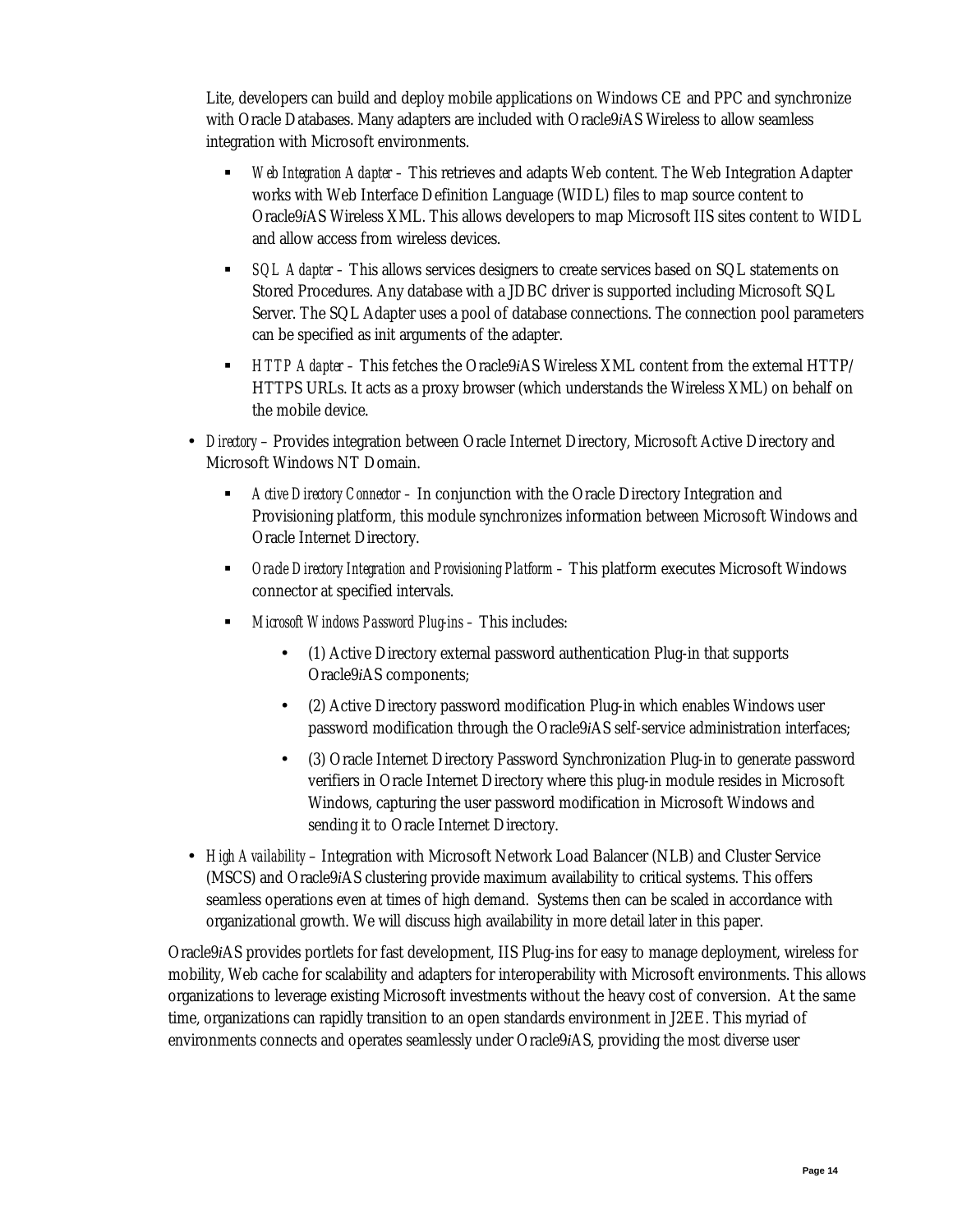environments with minimum administrative effort. Now that we have discussed how Oracle9*i*AS works with Microsoft, let's explore critical areas such as performance, availability, system management, security and directory of Oracle9*i*AS in more detail.

# **PERFORMANCE AND AVAILABILITY**

Currently, internet applications are facing growing demands for complex e-business information from growing numbers of users. As internet applications are required to perform more computation under growing transactional loads, the performance of these applications declines sharply. Oracle9*i*AS includes key features to guarantee the performance and scalability of internet applications. Oracle's performance strategy is focused around the following objectives:

- *All Aspects of Performance* To improve performance, Oracle focuses on all aspects of its Oracle9*i*AS runtime including its J2EE and Web Services code path and the network invocation costs (HTTP, RMI, RMI-over-IIOP, SOAP) to efficiently use in-process calls where appropriate for highly optimized local requests, to manipulate data, and for highly efficient transaction scheduling.
- *All Types of Hardware -* Since application servers are deployed on a variety of different kinds of hardware including 1-2 CPU commodity hardware and high-end SMP clusters, Oracle designed its application server to provide fast performance on both low-end hardware and high-end clusters.
- *Application Transparent* To make applications run efficiently, Oracle ensures that applications require **no modification,** and reduces the number of parameters that administrators need to configure to make applications run efficiently. Oracle9*i*AS is designed in this fashion to ensure that static parameters, which are optimized for a specific user and transaction load, do not constantly need to be adjusted as loads on the system grows.
- *Caching to Further Improve Performance* Finally, Oracle provides a number of different types of caching to improve application performance - (i) a Java Object Cache to cache frequently accessed Java objects and to cast SQL query results into Java objects to reduce type conversion overhead; and (ii) Web caching to cache static and dynamic Web content for performance including caching Microsoft ASP applications.

When evaluating application servers, two vital factors to consider are performance and price/performance. To measure J2EE performance, the Java community created ECperf benchmarks. Because Microsoft does not participate in the Java community, vendors like Oracle can only rely on reference implementations to measure application server performance on the Microsoft Windows platform.

## **ECperf**

Until recently, the only reliable way to compare application server performance and cost-effectiveness was to conduct custom benchmark tests because no objective, accurate, and real-world benchmarks were available.  $ECperf<sup>TM</sup>$  is the first such benchmark broadly accepted as the means to estimate and compare application server performance and price. Microsoft does not participate in this open standard benchmark.

The ECperf benchmark has two metrics:

• **BBops/min** is the ECperf performance metric and denotes the average number of successful Benchmark Business operations per minute completed during the benchmark Measurement Interval.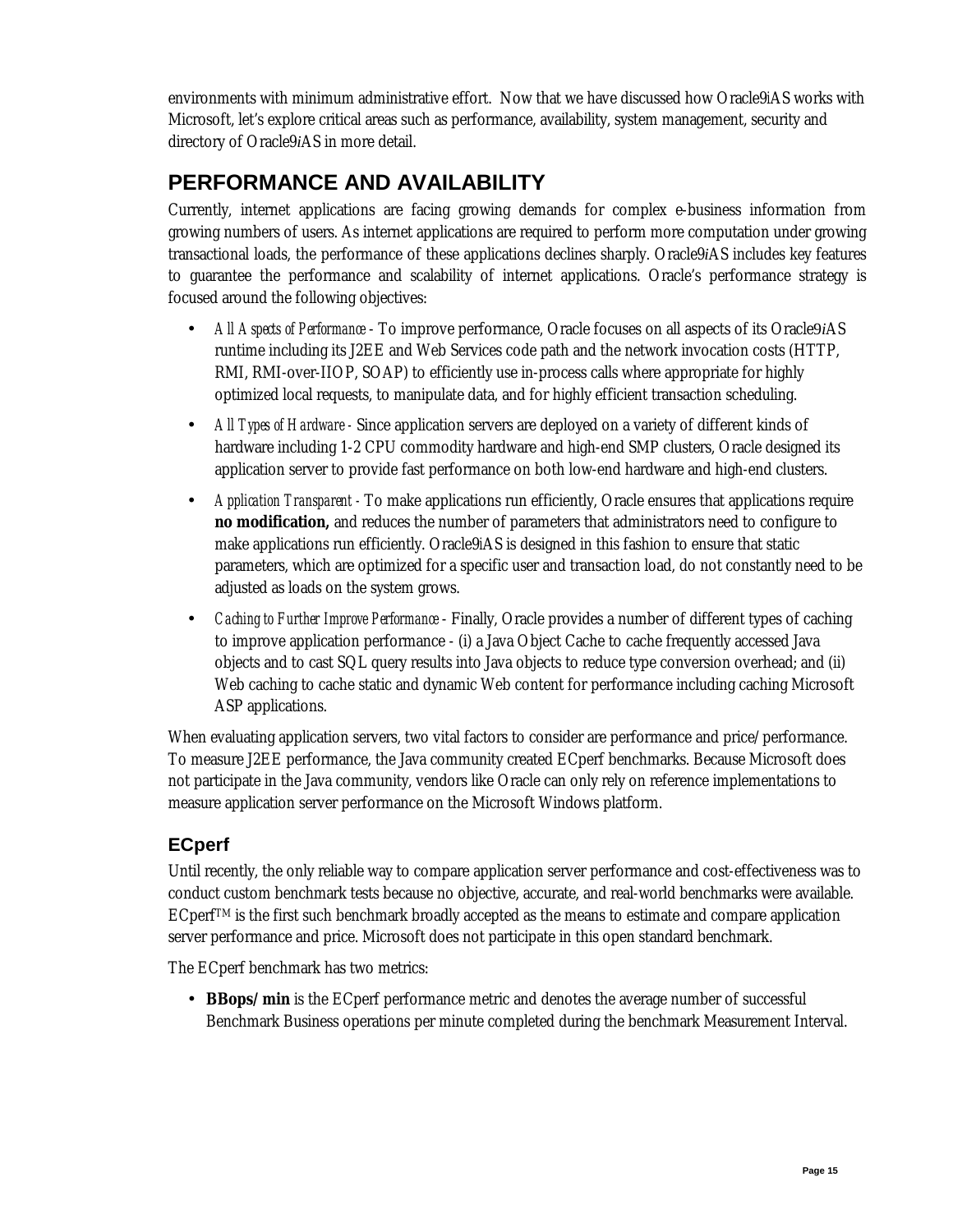• **\$/BBops/min** is the ECperf price/performance metric and measures the price per business operation, calculated by dividing the total price of the test system in US\$ by the BBops/min.

Oracle9*i*AS achieved the industry's best-recorded J2EE performance on the ECperf benchmark, beating the best results achieved by IBM and BEA significantly and also achieved the best result in the ECperf Price/Performance category. A number of performance enhancements such as code path optimizations, endto-end application performance tuning, optimizations to the threading model, network and I/O model, event model, and various other elements to improve performance for both RPC and stream-based applications are responsible for making Oracle9*i*AS the fastest Java application server in the industry.

The other Oracle ECperf price/performance result, announced June 18, 2002, also shows Oracle9*i*AS to be the least expensive for a given performance. With such results on the ECperf benchmarks, Oracle9*i*AS has beaten both BEA WebLogic Server and IBM WebSphere Application Server.

#### **Oracle9***i***AS - Best Overall Performance**

Oracle's ECperf performance result shows Oracle9*i* Application Server to be the fastest application server to date. Oracle9*i*AS demonstrates significant high-end scalability and performance than BEA and IBM - Oracle9*i*AS' result of 51,007 BBops/min is 35% more than BEA WebLogic Server's best figure of 37,791 BBops/min and 56% more than IBM WebSphere Application Server's best of 32, 581 BBops/min.

#### **Oracle9***i***AS - Best Price/Performance**

Oracle also achieved the best-ever price/performance result, bettering BEA's and IBM's results. An interesting point in this benchmark is that although both Oracle's and BEA's price/performance figures appear as \$7/BBops/min, Oracle actually achieved \$6.07/BBops/min against \$6.62/BBops/min for BEA. Both figures are reported as \$7/BBops/min to conform to ECperf's rounding requirements.

In summary, Oracle's ECperf results show Oracle9*i*AS to significantly surpass BEA WebLogic Server and IBM WebSphere Application Server in performance; they also show that Oracle9*i*AS provides the best price/performance in the industry to date. With broad acceptance of ECperf as an objective and realistic measure of performance and price/performance of application servers, Oracle's ECperf results make Oracle9*i*AS the leader in both categories. As we mentioned, since Microsoft does not participate in the J2EE community and therefore the ECperf benchmark, there is no entry from Microsoft for comparison.

# **HIGH AVAILABILITY**

### **Oracle9***i***AS High Availability with Microsoft Windows**

Clusters enforce homogeneity between member instances so that a cluster of application server instances appears to function as a single virtual instance. With application servers, clustering provides two important benefits - (i) load balancing where the distribution of a workload is distributed in the most optimal fashion across a set of instances for efficient processing; and (ii) failover where requests can be handled by other instances in a cluster when a specific instance fails without interrupting the application.

Oracle9*i*AS not only provides the industry's most productive development environment for internet applications but also provides a number of features that make it a mission-critical platform for highly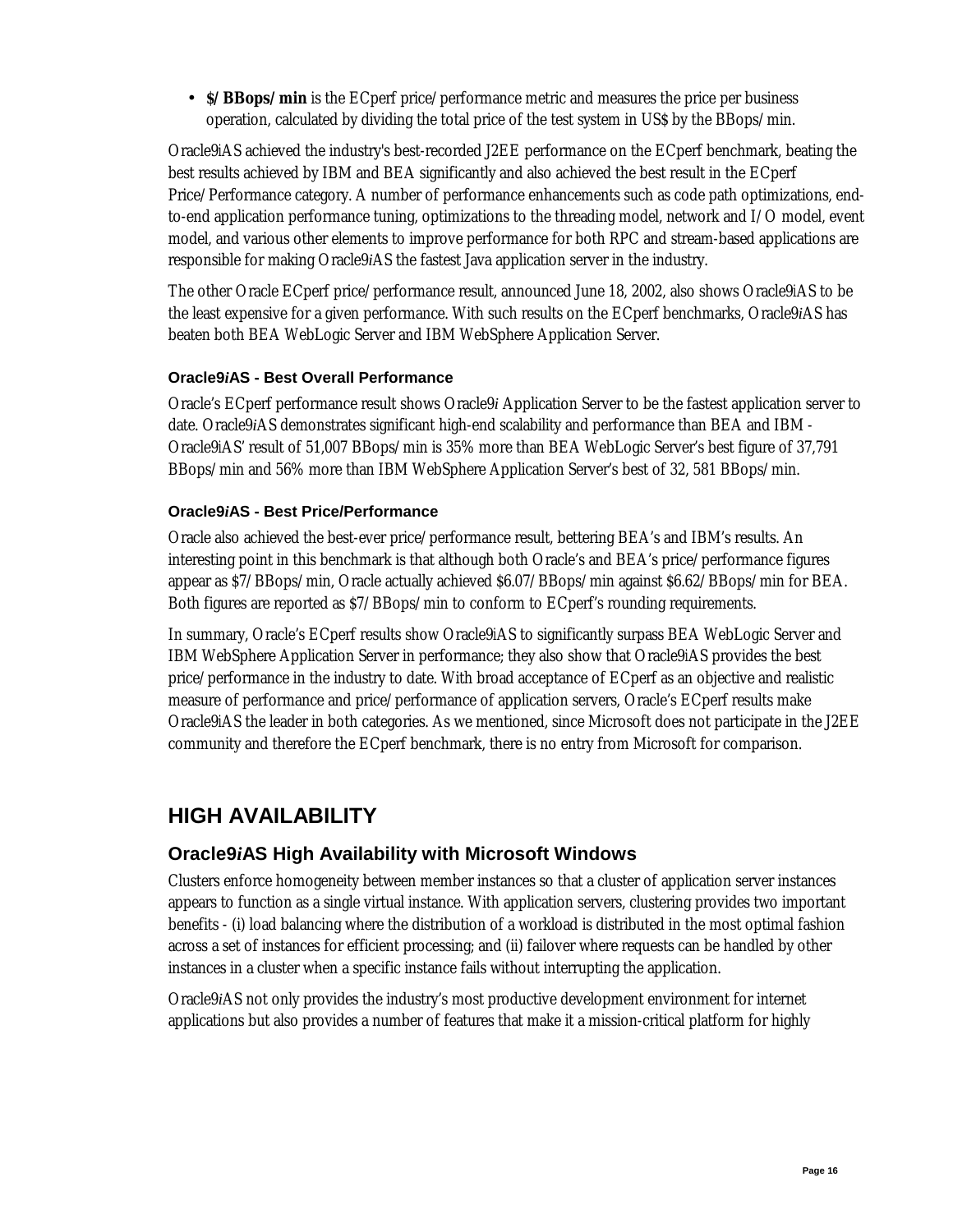scalable, highly available internet applications. Oracle9*i* Application Server can support different middle-tier availability methods with Microsoft Windows:

- *Oracle9iAS Cluster* Clustering with Oracle9*i*AS essentially means the use of a group of Oracle9*i*AS Servers that coordinate their actions in order to provide scalable, highly available services in a transparent manner. This runs on standard versions of Microsoft Windows including Microsoft 2000 Professional and Windows Server 2003 Web and Standard Editions.
- *Load Balancing*  Administrators can use Microsoft Network Load Balancer (NLB) instead of the hardware load balancer. NLB works with Microsoft Cluster Service and it does not require special hardware. This allows for not only load balancing but for failure detection and failover.
- *Microsoft Cluster Services* The combination of Oracle9*i*AS clusters and Microsoft Cluster Service provides Windows customers with an easy-to-deploy disaster-tolerant high-availability solution that keeps business critical systems running with greater levels of availability and data protection.

#### **Oracle9***i***AS Clustering**

Application Server Clustering (not to be confused with Database Clustering) essentially means the use of a group of application servers that coordinate their actions in order to provide scalable, highly available services in a transparent manner.



Oracle9*i* Application Server is unique in providing end-to-end clustering. Examples of Oracle9*i*AS clustering on the middle-tier include:

- *Web Cache Clusters* Oracle9*i* Application Server Web Cache can be deployed in a clustered environment, thereby increasing total cache capacity and application scalability and availability. This enables further cost savings as you can serve more content with the same hardware. To reduce the risk of denial-of-service attacks, and improving availability of dynamic/static content, Oracle9*i*AS Web Cache enables multiple cache instances to work together as a single logical cache.
- *Web Server Clusters* Oracle9*i*AS Web Clusters enables HTTP processes to work in a cluster configuration to support automatic failover and efficient resource utilization.
- *J2EE and Web Services clusters* Oracle9*i* Application Server enables the creation of J2EE "cluster islands" – a technology that is hardware and operating system independent – providing automatic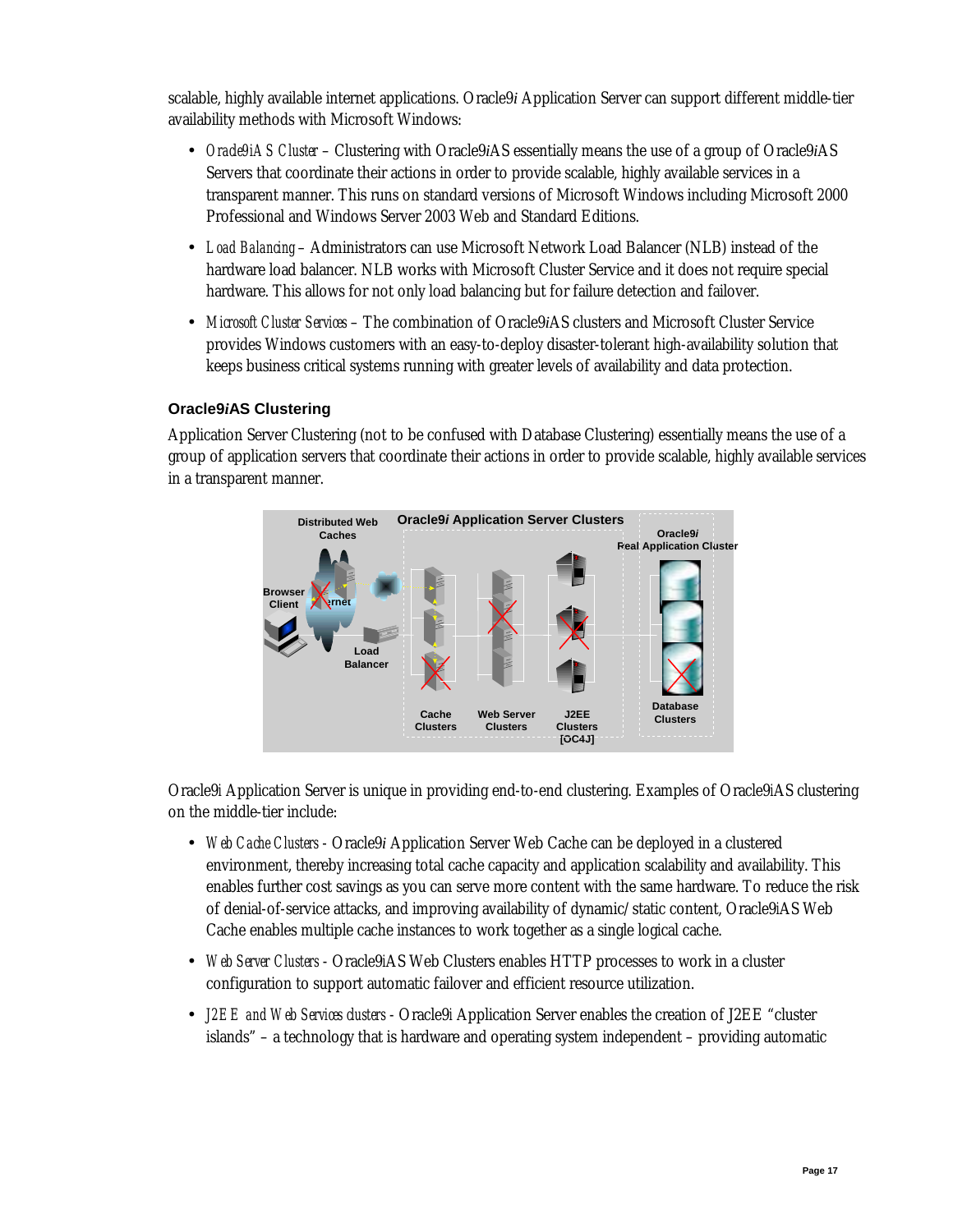failover of both stateful and stateless J2EE applications and Web services. Administrators can easily scale hardware by upgrading to a new low-cost platform without rewriting their applications.

There is no hardware or special service required to use Oracle9*i*AS Cluster. Whereas other cluster technology requires Microsoft Windows 2000 Server or above, Oracle9*i*AS Cluster works with Microsoft Windows NT Workstation, Windows 2000 Professional and Windows 2003 Web and Standard Editions.

#### **Load Balancing**

Load distribution or load balancing means requests from clients can be distributed across multiple Oracle9*i*AS instances on a single CPU or on multiple CPUs. Oracle9*i*AS provides a number of advanced capabilities including:

- *Load Balancing at HTTP Server -* The Web server uses a simple but efficient mechanism to load balance between HTTP server processes within a single instance of the service. The master HTTP server process does not service client requests itself but spawns and monitors a group of child processes which take turns accepting HTTP requests from a shared socket by using a mutex. Once a child receives a request but before it begins servicing it, it releases the mutex, which can be acquired by another child. As a result, access to the socket is serialized but children may service requests in parallel. Additionally, Oracle HTTP servers can be run on multiple Microsoft nodes where client requests can be load balanced over the separate host instances using a variety of techniques including DNS round robin or a dedicated load balancer with Microsoft Network Load Balancer. Oracle HTTP Server load balancing does not require special hardware and is available on all editions of Microsoft Windows NT, 2000 and 2003.
- *Load Balancing at Oracle*9*iAS J2EE Container -* Servlet and EJB container instances load balance requests either across instances on a single node or across multiple nodes using a variety of load balancing algorithms. This includes support for RMI, RMI-over-IIOP, and SOAP requests.
- *Integration with Microsoft Network Load Balancer -* Oracle9*i*AS works with load balancing appliances Cisco Local Director, BigIP, and Nortel - and Microsoft Network Load Balancer (NLB) for stateless and stateful load balancing. As NLB will be included with all editions of Microsoft Windows 2003, this provides administrators with a cost effective way to load balance requests across Oracle9*i*AS.
- *Connection Re-direction and Node Affinity -* Finally, for stateful applications, Oracle9*i*AS supports standard facilities such as cookies and dynamic URL-rewriting to bind and redirect clients to an existing session on a specific instance.

#### **Microsoft Cluster Services**

Oracle supports clustering not only at every layer in the middle-tier but also at the database level with Oracle Failsafe and Real Application Clusters, thereby providing the only true end-to-end clustering capability in the marketplace. With Oracle9*i*AS and Microsoft Cluster Services, administrators can provide cold or hot failover cluster.

• *Cold Failover* – The active node in the cluster enables a logical IP and maps it to the virtual name. Clients then access the application via the virtual name. When the application fails over to the second node, it enables the logical IP and maps the virtual name on the second node. Microsoft Cluster Services runs on top of this cluster setup and provides the monitoring facilities necessary to detect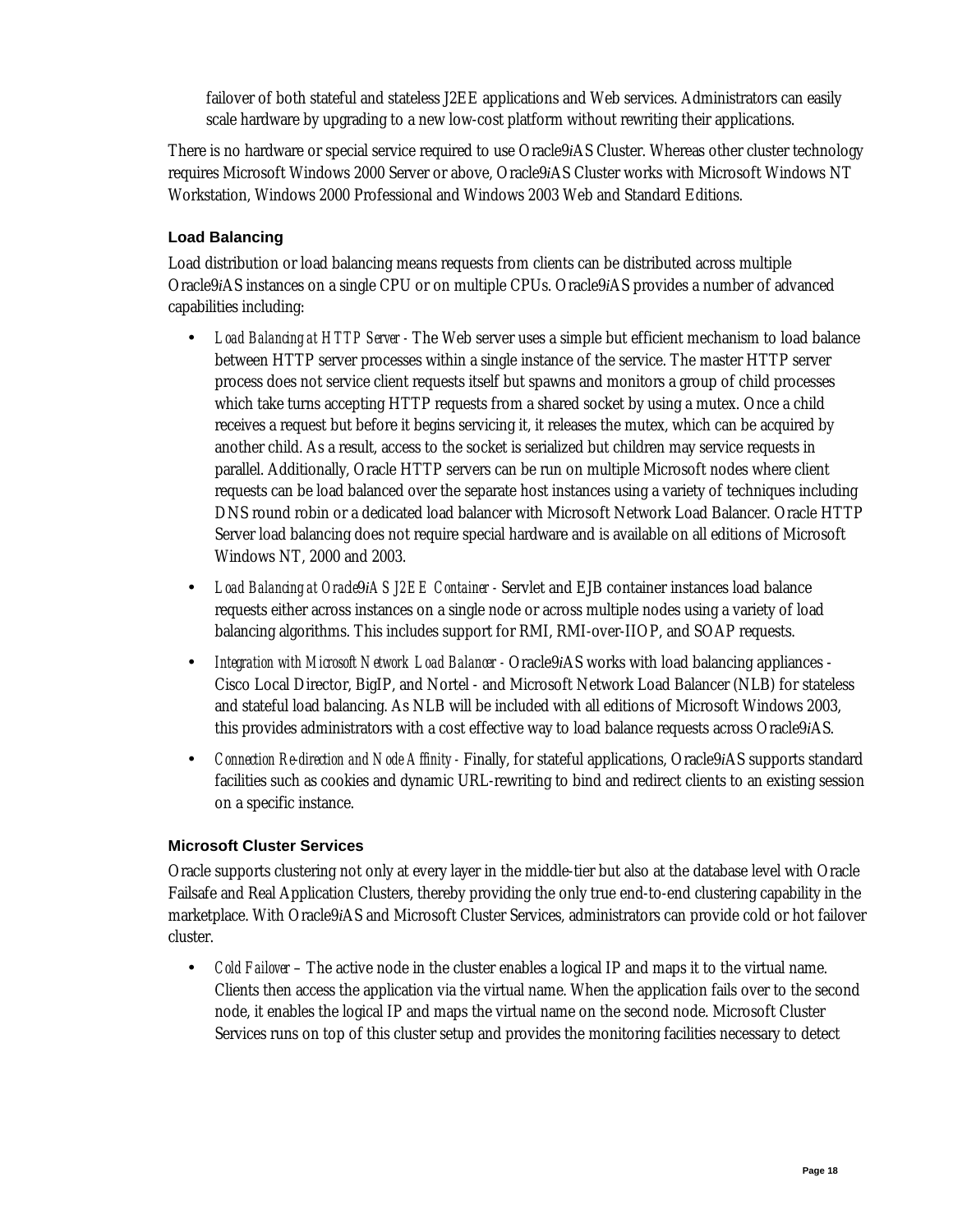failures on the active node and take appropriate action to restart the failed services on the passive node.

- *Failsafe* Oracle Failsafe works with Microsoft Cluster Server to ensure that if a failure occurs on one cluster node, then the Oracle database and Oracle9*i*AS running on that node will failover automatically and quickly to a surviving node.
- *Real Application Cluster (RAC)* With combination of RAC and Microsoft Cluster Services, Oracle9*i*AS provides maximum availability by ensuring zero planned and unplanned downtime. Despite the failure of any node in the system, Oracle9*i*AS will continue to function and service client requests.

#### **Maximum Availability Architecture on Microsoft Windows**

Availability of an overall system or of an individual system component is defined as the percentage of time that it works normally or alternatively the mean-time-to-failure for the system. Maximum Availability Architecture (MAA) provides a simple, redundant and robust architecture that prevents different outages or recovers from an outage within a small mean time to recovery (MTTR). The goal is that most outages have no or minimal impact to availability while catastrophic outages can be repaired in short amount of time.

Oracle9*i*AS is designed to provide a highly available and highly reliable infrastructure to deploy applications. MAA is achieved on Microsoft Windows with the combination of Oracle9*i*AS Clusters, RAC, Failsafe, and Microsoft Network Load Balancer and Cluster Service. This diagram is an example of Maximum Availability Architecture in a Microsoft environment.



In this multi-tier cluster deployment example, there is no single point of failure. The previous diagram represents three tiers: De-Militarized Zone (DMZ), middle-tier, and data-tier. DMZ is the combination of Microsoft NLB, Oracle9*i*AS Web Cache and Oracle9*i*AS HTTP Server (OHS). Middle-tier is the Oracle9*i*AS Cluster and we will use Oracle Containers for J2EE (OC4J) in this example. The data-tier is the Oracle9*i* Databases.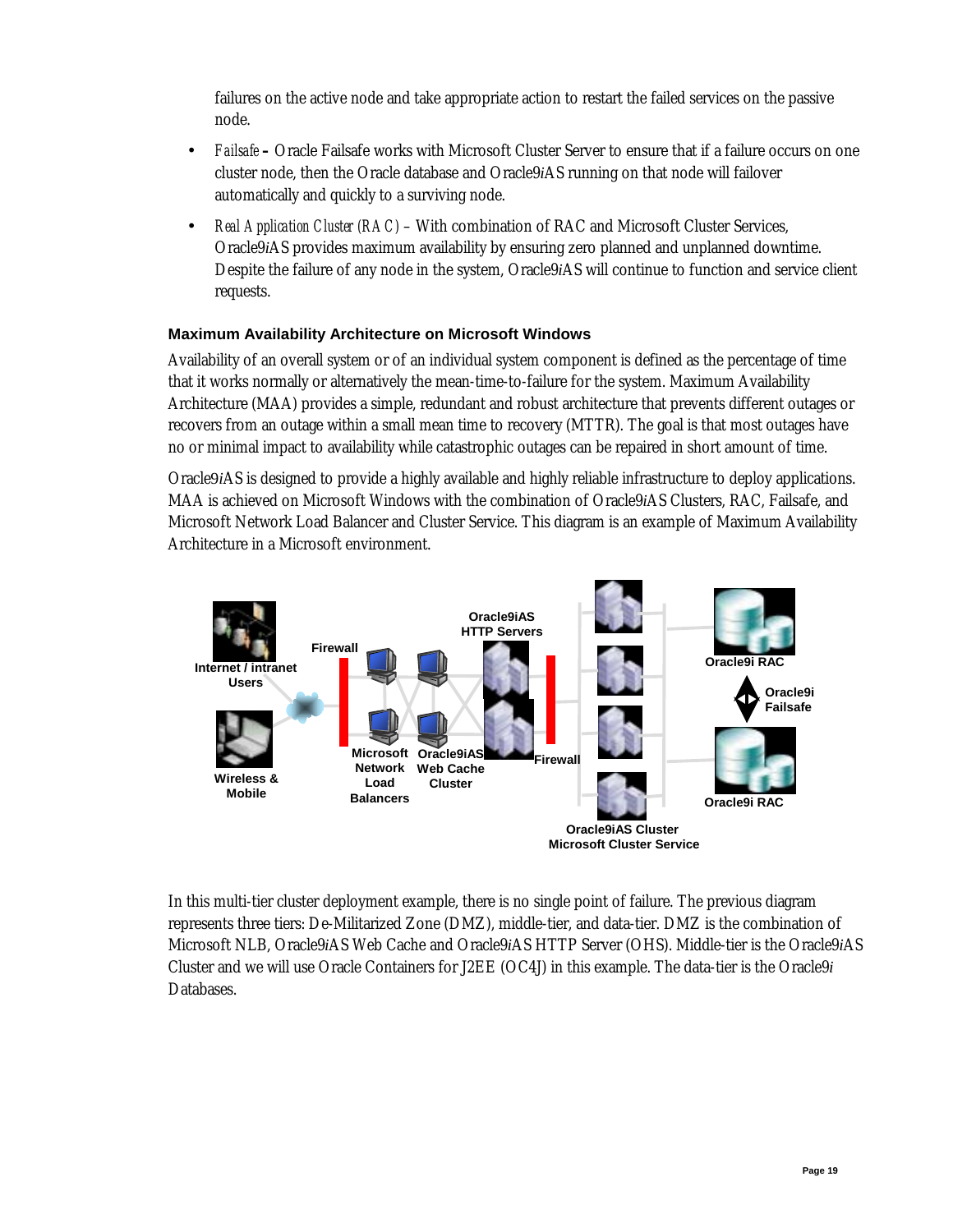#### *DMZ*

A single host in the NLB array listens to the virtual IP address. In the event of a failure, another member of the NLB array takes over. In addition to load balancing, this configuration provides failure detection and failover. NLB directs connections to any member of the Web Cache cluster. No changes are necessary to enable Web Cache with NLB.

In the Web Cache cluster, multiple instances of Web Cache operate as a single logical cache. By using NLB, it prevents Web Cache from being the single point of failure. Each cluster member can propagate object changes – including invalidations, destroys and replaces – through the cluster's messaging system to other cache in the cluster. This allows for the content to stay synchronized, without the overhead of centralized control. A clustered Web Cache can mask the failure of a member by either fetching the contents from another member or by going to the back-end server.

Oracle9*i*AS includes a lightweight process monitoring component in OPMN. OPMN uses a combination of ping, reverse ping and system specific process ID information to monitor a process. OPMN in all Oracle9*i*AS instances notify each other of the up/down status of Oracle9*i*AS components such as OC4J within their instance. For example any failures of an OHS can transparently failover by Web Cache. Using OPMN mechanism, Web Cache can ping OHS and make sure that the server is available. If Web Cache finds OHS to be unavailable, Web Cache removes that OHS instance from its routing table and then adds it back when it returns to service.

#### *Middle-tier*

OHS includes mod\_oc4j which (1) identifies the requests it needs to act on, (2) determines which OC4J to route those requests to, and (3) communicates with that OC4J process. OPMN notifies local mod\_oc4j of changes in the OC4J status on all machines within the cluster. This allows mod\_oc4j to keep its routing table updated, without any intervention from administrator. Oracle9*i*AS Cluster replicates application state to all nodes in the cluster using Java Messaging Service (JMS) multicast topic. With OC4J Cluster, NLB and Web Cache could be configured without requiring session stickiness. NLB can route even stateful requests to any of the backend Oracle9*i*AS instances.

By using NLB with Oracle9*i*AS, administrators increase the availability of application servers used to handle incoming user requests. By adding Microsoft Cluster Service (MSCS) with Oracle9*i*AS, administrators have additional safeguards against system failure. Microsoft clustered servers are physically connected by cables and programmatically connected by MSCS. With Oracle9*i*AS, administrators have a choice of either Oracle Failsafe or Oracle Real Application Clusters (RAC) as the application repository and both work with MSCS to provide maximum availability.

#### *Data-tier*

Oracle9*i*AS with Oracle Failsafe provides a low-cost high availability solution on Microsoft Windows. A deployment example can be a single instance database that has two nodes managed by MSCS, one active and one passive. The Oracle software is installed on a private disk on each cluster node, whereas the data, control and log files are installed on cluster disks attached to the shared storage interconnected between the nodes. Effectively one of the nodes is in stand-by. This solution is the least expensive and provides fast failover.

Whereas Failsafe provides single instance failover, RAC uses two or more nodes, each running an Oracle instance that accesses a single database residing on MSCS. In a RAC environment, all active instances can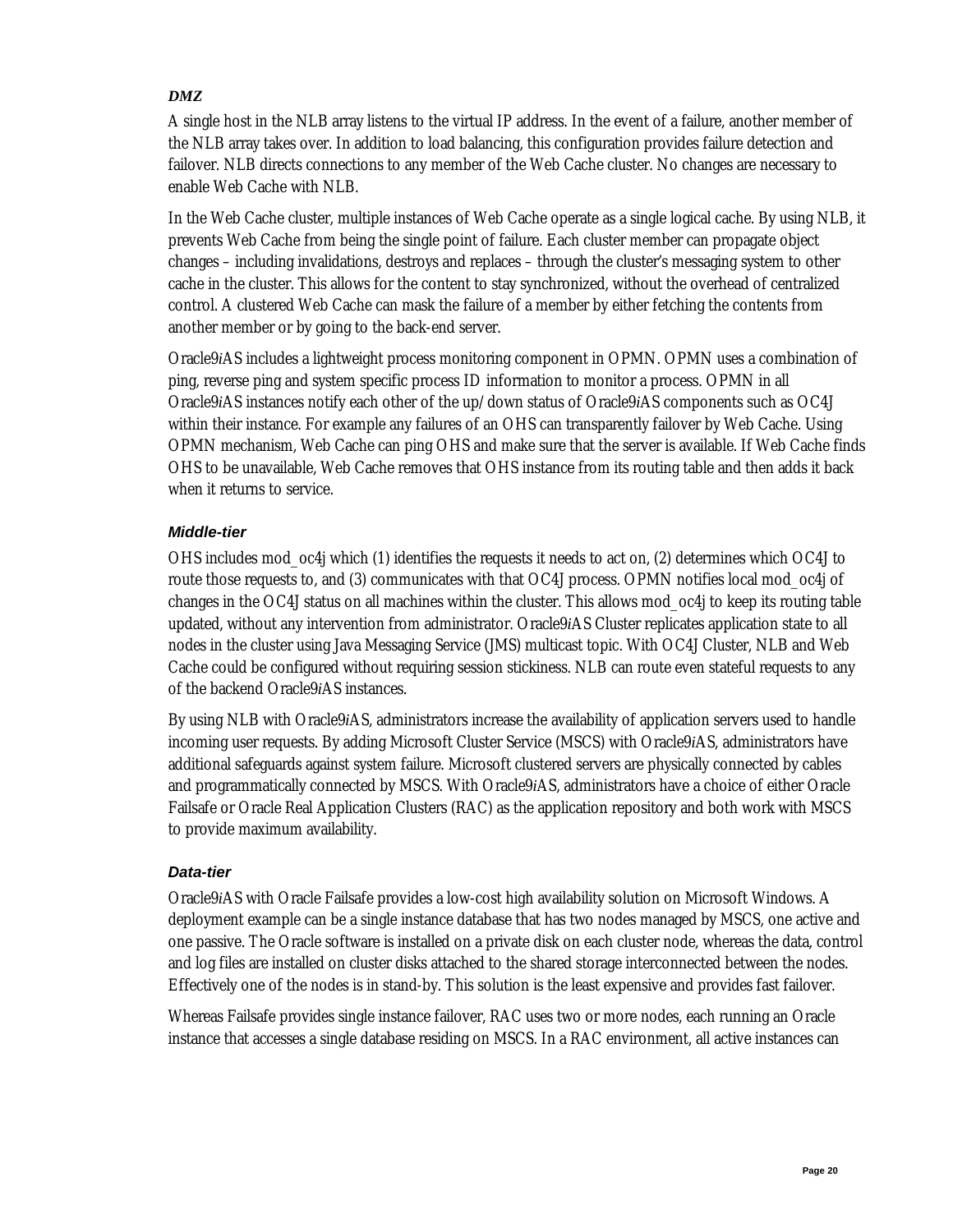concurrently execute transactions against the shared database. RAC automatically coordinates each instance's access to the shared data to provide data consistency and data integrity. Oracle9*i*AS accesses a RAC database at the primary site in the database tier. If the primary site fails, then the server farm at the secondary site will be activated. Oracle9*i*AS directs all subsequent application requests to the secondary site.

This is only one MAA example with Oracle technologies on Microsoft Windows. Many industry experts believe that Microsoft Windows does not provide enterprise high availability and scalability. But with the combination of Oracle technologies including Oracle9*i*AS, Oracle9i RAC and Failsafe, Oracle can provide maximum availability on Microsoft Windows. There are other considerations that we have not discussed, including network infrastructure and operational best practices. For complete discussion on MAA, please download the MAA white paper from Oracle Technology Network (OTN).

## **SYSTEM MANAGEMENT**

Oracle believes a well-integrated product, managed by a single tool embedded in the application server provides the lowest total cost of ownership. Oracle Enterprise Manager provides a comprehensive systems management platform for managing Oracle9*i*AS and Oracle9*i* Database. It combines a graphical console, Oracle Management Servers, Oracle Intelligent Agents, common services, and administrative tools. By integrating all components with Oracle Enterprise Manager, Oracle9*i*AS streamlines and significantly lowers management costs. There is no need to purchase separate products to manage and deploy applications.

With Oracle9iAS, administrators can use a Web-based Oracle Enterprise Manager for:

- *Comprehensive Monitoring* Oracle Enterprise Manager provides a comprehensive set of facilities to monitor the status (up/down) of Oracle9*i*AS facilities; to measure their resource utilization; to diagnose faults; and to monitor the performance/throughput of Oracle9*i*AS facilities.
- *Systems Configuration and Management* Based on information gleaned from monitoring the systems, Oracle Enterprise Manager provides administrators with facilities to centrally control the configuration (and re-configuration) and administration of one or more Oracle9*i*AS instances.
- *Application Management* Finally, Oracle Enterprise Manager provides facilities to deploy, track, and administer J2EE Applications and Web services.

By making the management facilities accessible from a HTML browser, administrators can mange Oracle9*i*AS either locally or remotely (for instance when out –of –the office), including through firewalls. Furthermore administrators can manage from any Microsoft Windows environment with a browser, e.g. Internet Explorer. Neither additional software nor a special version of Microsoft Windows is necessary

# **SECURITY AND DIRECTORY**

The Oracle9*i* Application Server provides a comprehensive, standard, and extensible set of security services for deploying business applications on the Web, including single sign-on (SSO), directory, and Java security services. These services allow users to integrate custom business logic and third party products with Oracle Web applications and tools in a single security framework.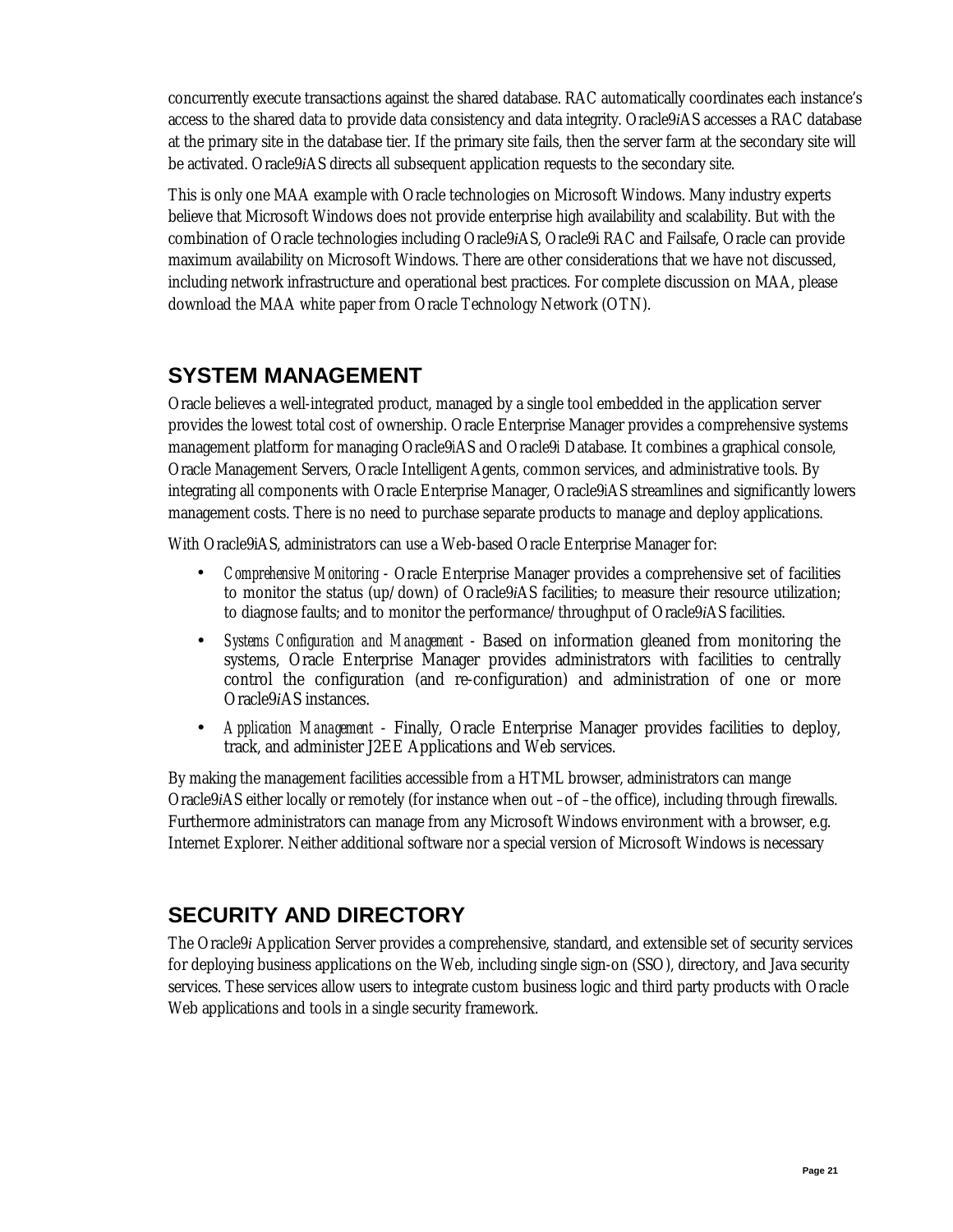### **Single Sign-On**

Oracle9*i*AS Single Sign-On (SSO) addresses the problem of 'too many passwords.' Oracle9*i*AS Single Sign-On resolves this problem by enabling authentication to all appropriate applications in an enterprise by entering a user name and password only once and by providing centralized administration of user name and password combinations for all users in an enterprise.

#### **Delegate Authentication to Oracle9***i***AS SSO**

If administrators want to continue using Microsoft IIS as the Web server, administrators can delegate authentication to Oracle9*i*AS SSO using the Oracle9*i*AS IIS Single Sign-On plug-in. This plug-in (a single DLL) is included in Oracle9*i*AS. IIS administrators can install and configure this plug-in using IIS Management Console. With the Oracle SSO plug-in, users can authenticate only once to the Web server; thereafter, the user name and password are relayed invisibly to Oracle9*i*AS applications.

#### **Oracle Internet Directory**

Oracle Internet Directory (OID) is a critical component of Oracle9*i*AS management and security infrastructure. It provides facilities to centrally manage user accounts, their access control privileges, and groups. OID provides the following key directory features:

- Native LDAP v3 server supporting all LDAP2000-compliant RFCs, including LDAP v2 and v3 RFCs
- Supports the X.500 information, naming, and storage model
- Extensible directory schema for online modifications with no downtime
- LDAP developer APIs in Java, C, and PL/SQL to assist with application development

#### **Microsoft Active Directory**

If your enterprise stores and manages user security credentials in Microsoft Windows, then you can use Oracle Internet Directory Active Directory plug-ins to enable users to (1) authenticate themselves to Oracle components and (2) modify their passwords. Administrators do not need to store the credentials in Oracle Internet Directory and then worry about keeping them synchronized.

The Active Directory plug-ins use this process to authenticate a user to an Oracle component or change user password when the user security credentials are stored and managed in Microsoft Windows.

- 1. A user seeks to authenticate to an Oracle component, or to modify the user password.
- 2. Depending on the request, the Oracle Internet Directory launches either the Active Directory authentication plug-in or the Active Directory password modification plug-in and passes the user request to it.
- 3. The Active Directory plug-in passes the request to Microsoft Windows where the user authentication or modification occurs.
- 4. The Active Directory plug-in receives the results from Microsoft Windows.
- 5. The Active Directory plug-in sends the result to the Oracle Internet Directory.
- 6. The Oracle Internet Directory returns the result to the user.

The Oracle Internet Directory Active Directory plug-ins is integrated in the Oracle9*i*AS product.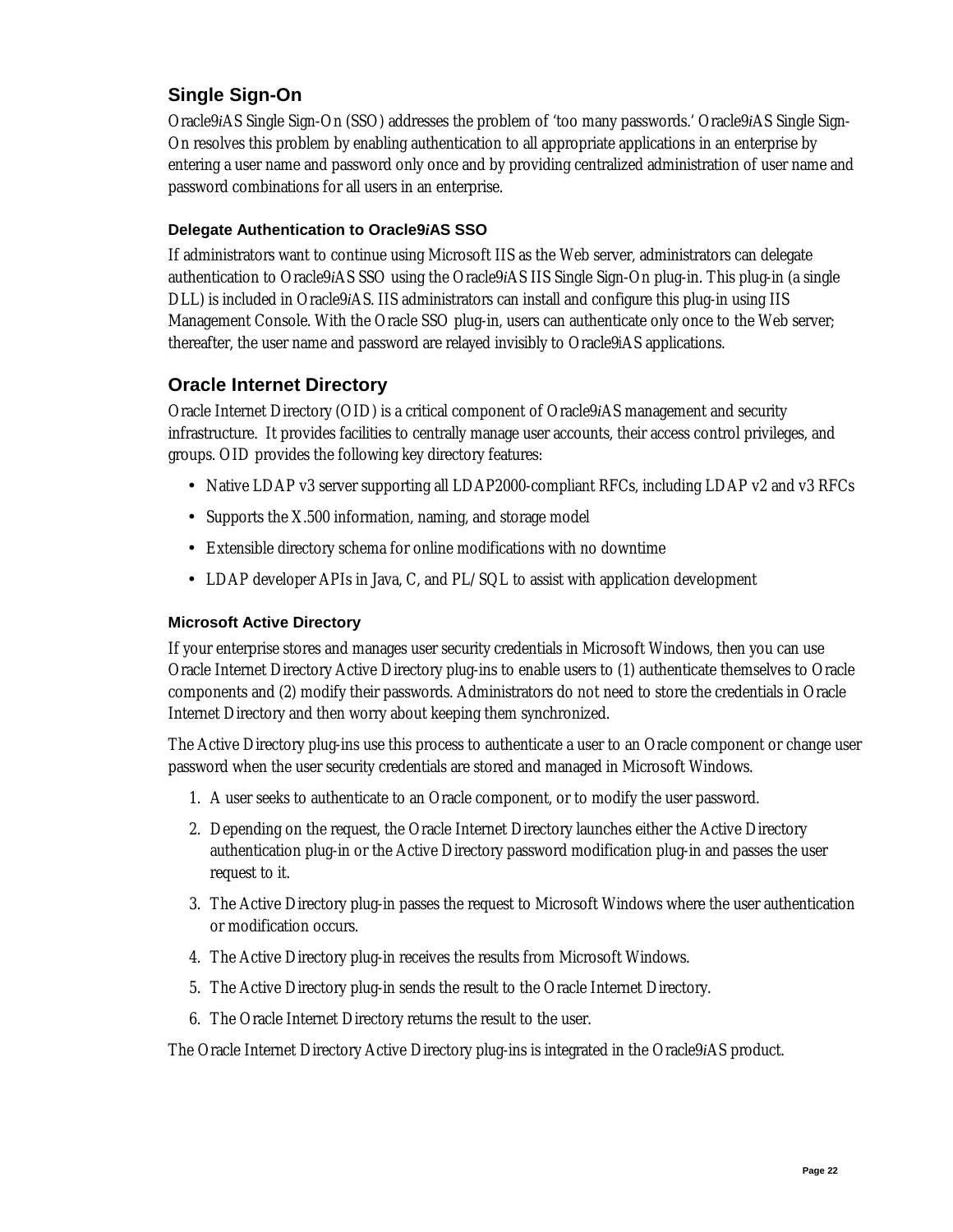# **CONCLUSION**

Oracle9*i*AS provides compelling features for co-existence and interoperability with Microsoft Windows. This allows organizations to leverage existing Microsoft investments without the heavy cost of conversion. In summary, Oracle9*i*AS provides:

- Interoperability with XML Web services and SOAP Toolkit. There are many examples:
	- ! Visual Basic .NET calling J2EE EJB
	- ! Java Client calling ASP.NET
	- ! Legacy Microsoft applications with J2EE using Microsoft SOAP Toolkit
	- ! Interoperability with Microsoft UDDI
- Co-existence and integration with existing Microsoft applications using:
	- **IIS Proxy and SSO Plug-ins**
	- ! Web Cache
	- **Connectivity**
	- ! Oracle9*i*AS Forms
	- ! Corporate Desktop with Portal
	- ! WebDAV
	- **EXECUTE:** Mobile and Wireless
	- ! Security and Directory

In addition, Oracle9*i*AS provides Maximum Availability Architecture with Microsoft Network Load Balancer and Cluster Services on Microsoft Windows. MAA embraces high availability so that any failure is handled transparently or with a thorough, automated recovery procedure that can achieve a low MTTR.

Oracle offers Oracle9*i* Application Server, a100% standards-compliant application server to simplify how internet applications are developed; to make internet applications fast, reliable, manageable, and secure; and to substantially lower the Total Cost of Ownership associated with developing, deploying and operating internet applications.